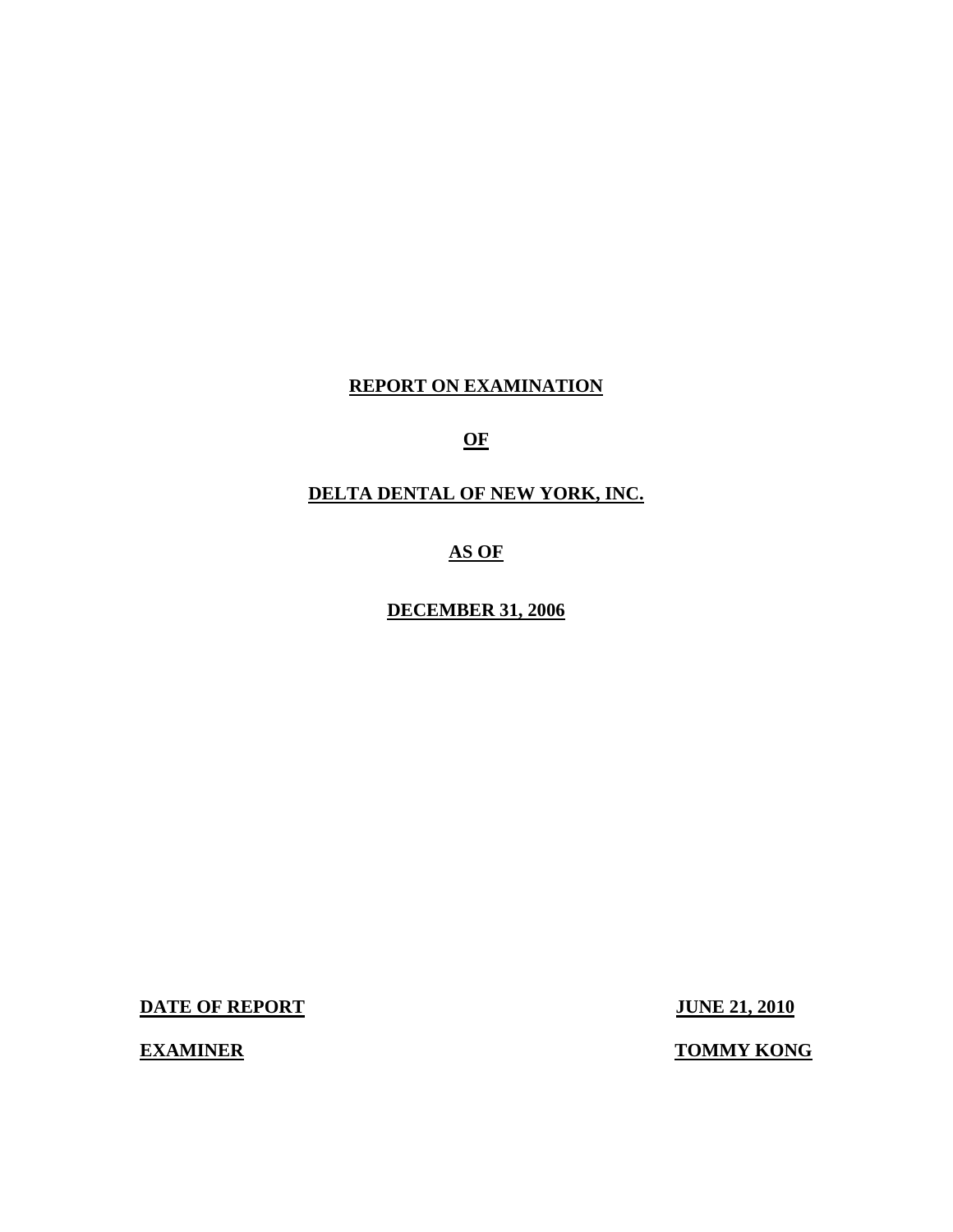# **TABLE OF CONTENTS**

# **ITEM NO. PAGE NO.**

| 1. | Scope of examination                                                                                                                                                                            | $\overline{2}$                                |
|----|-------------------------------------------------------------------------------------------------------------------------------------------------------------------------------------------------|-----------------------------------------------|
| 2. | Description of the Plan                                                                                                                                                                         | 3                                             |
|    | Management and controls<br>A.<br>Section 1307 loans<br>B <sub>1</sub><br>C. Territory and plan of operation<br>D. Reinsurance<br>Significant operating ratios<br>Е.<br>F. Investment activities | 3<br>$\overline{7}$<br>$8\,$<br>9<br>10<br>11 |
| 3. | <b>Financial statements</b>                                                                                                                                                                     | 12                                            |
|    | <b>Balance</b> sheet<br>$A_{-}$<br><b>B.</b><br>Statement of revenue, expenses and surplus                                                                                                      | 12<br>13                                      |
| 4. | Claims unpaid                                                                                                                                                                                   | 14                                            |
| 5. | Market conduct activities                                                                                                                                                                       | 15                                            |
|    | Prompt Pay Law<br>A.<br>Installment claim payments<br><b>B.</b><br>C. Utilization review<br>Participating provider agreement<br>D.<br><b>New York State United Teachers</b><br>E.               | 15<br>21<br>21<br>22<br>23                    |
| 6. | Compliance with prior report on examination                                                                                                                                                     | 26                                            |
| 7. | Summary of comments and recommendations                                                                                                                                                         | 32                                            |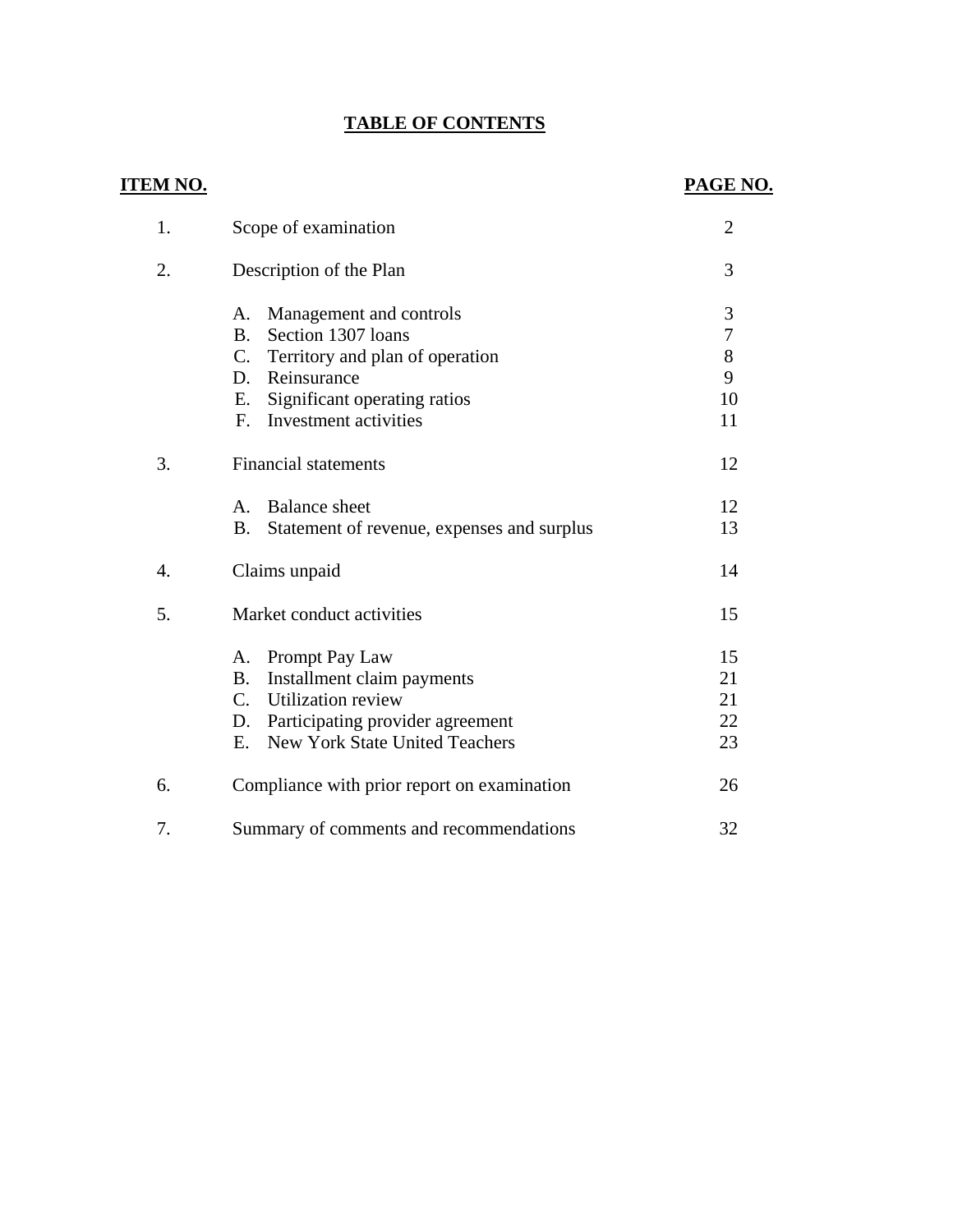

STATE OF NEW YORK INSURANCE DEPARTMENT 25 BEAVER STREET NEW YORK, NEW YORK 10004

Governor David A. Paterson **David A. Paterson** James J. Wrynn

Superintendent

Honorable James J. Wrynn June 21, 2010 Superintendent of Insurance Albany, NY 12257

Sir:

Pursuant to the provisions of the New York Insurance Law and acting in accordance with the instructions contained in Appointment Number 22651, dated August 3, 2007, attached hereto, I have made an examination into the condition and affairs of Delta Dental of New York, Inc., a dental expense indemnity company licensed pursuant to the provisions of Article 43 of the New York Insurance Law, as of December 31, 2006, and respectfully submit the following report thereon.

The statutory home office of Delta Dental of New York is located at 575 Madison Avenue, New York, NY 10022. The examination was conducted at the Plan's administrative office located at One Delta Drive, Mechanicsburg, Pennsylvania 17055.

Wherever the designations "DDNY" or "the Plan" appear herein, without qualification, they should be understood to indicate Delta Dental of New York, Inc.

Wherever the designation, "the Department" appears herein, without qualification, it should be understood to refer to the New York Insurance Department.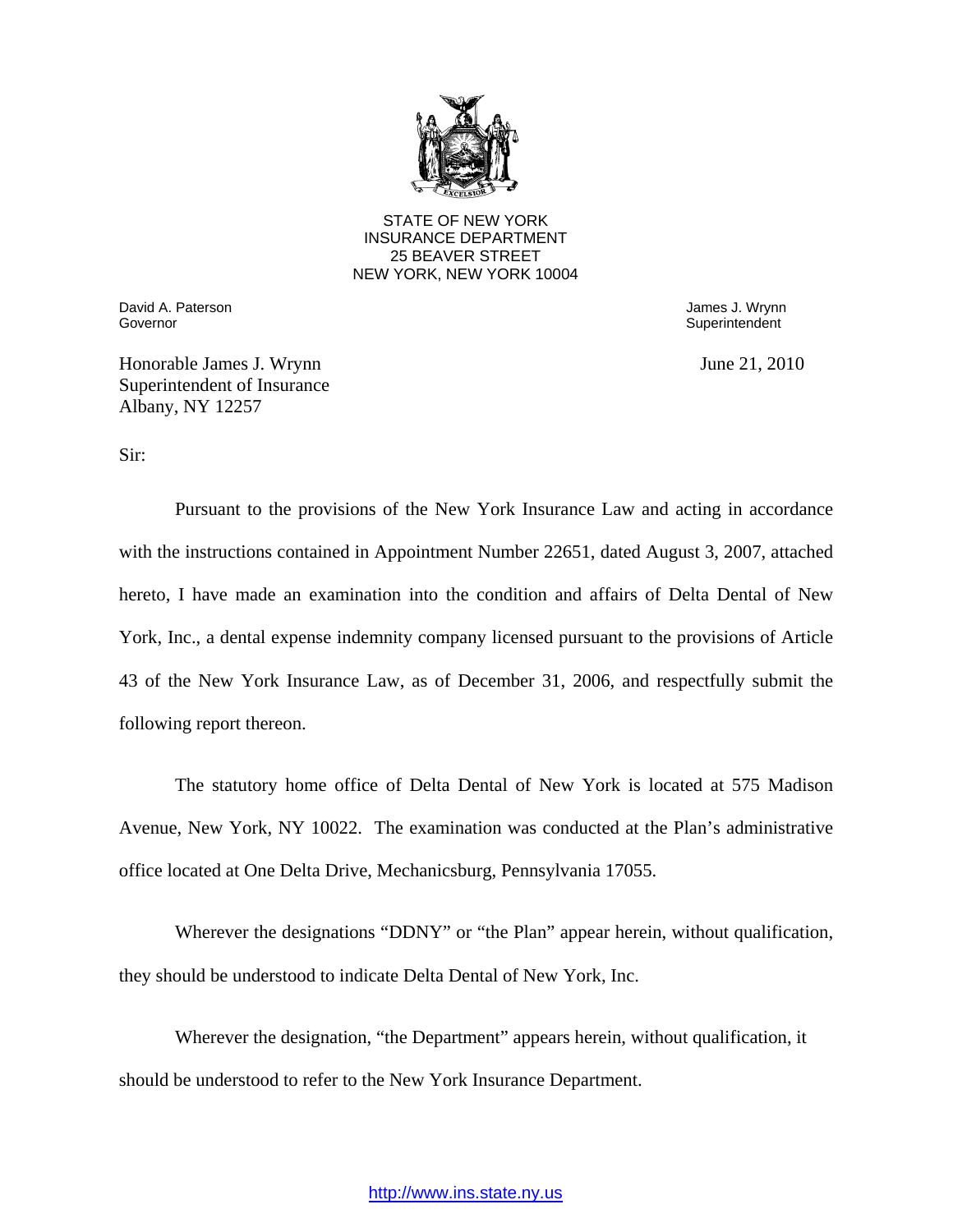#### 1. **SCOPE OF EXAMINATION**

Delta Dental of New York, Inc. was previously examined as of December 31, 2002. This examination covers the four-year period from January 1, 2003 through December 31, 2006. Transactions subsequent to this period were reviewed where deemed appropriate by the examiner.

The examination comprised a verification of assets and liabilities as of December 31, 2006, in accordance with Statutory Accounting Principles (SAP) as adopted by the Department, and a review of income and disbursements deemed necessary to accomplish such verification. The examination also utilized, to the extent considered appropriate, work performed by the Plan's independent certified public accountants.

A review or audit was also made of the following items as called for in the *Examiners Handbook of the National Association of Insurance Commissioners* (NAIC):

> History of the Plan Management and controls Corporate records Fidelity bonds and other insurance Territory and plan of operation Reinsurance Accounts and records Financial statements Market conduct activities

This report on examination is confined to financial statements and comments on those matters which involve departures from laws, regulations or rules, or which are deemed to require explanation or description. A review was also made to ascertain what action was taken by the Plan with regard to comments and recommendations in the prior report on examination**.**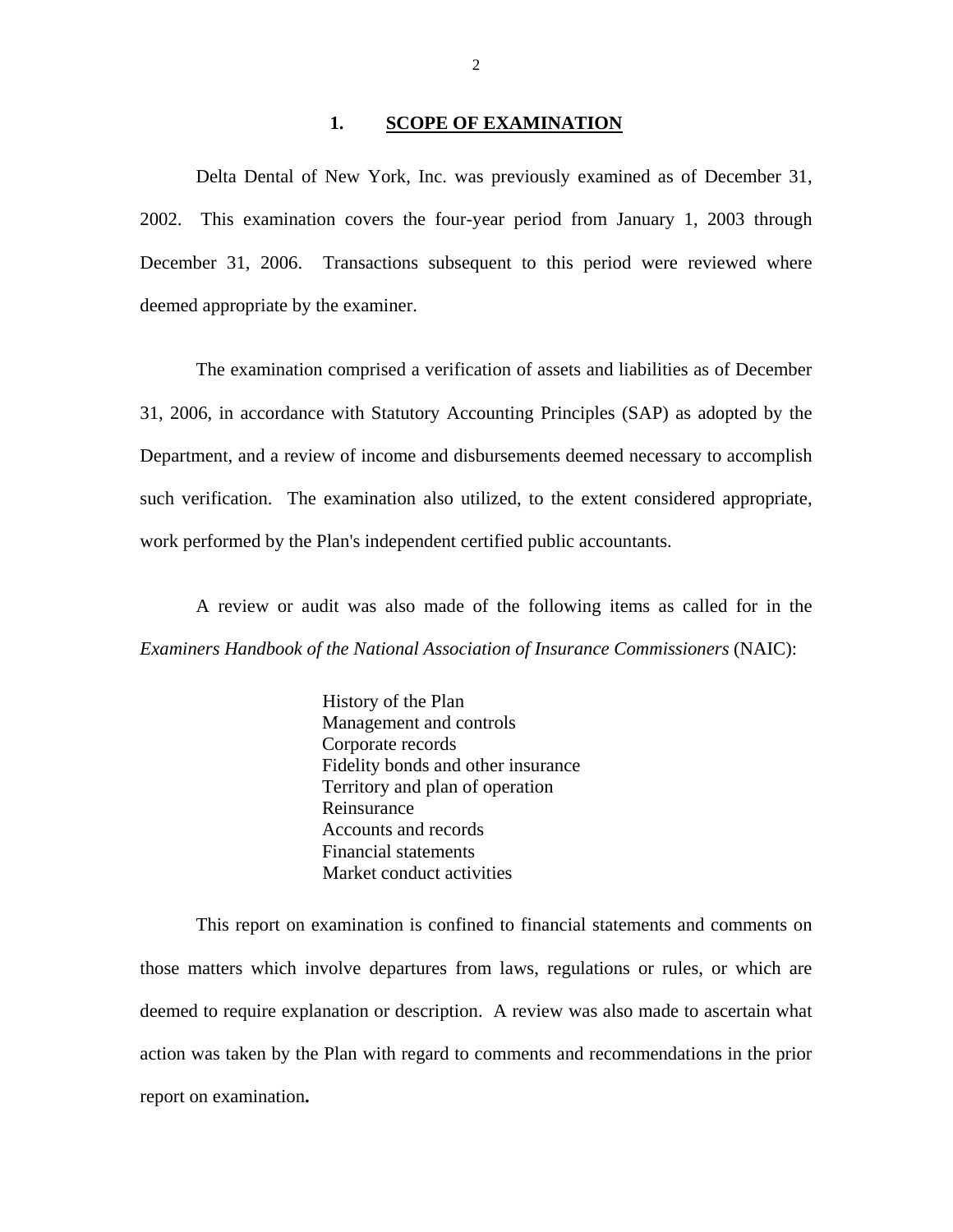#### **2. DESCRIPTION OF THE PLAN**

<span id="page-4-0"></span>The New York Dental Service Corporation, which was organized by the Dental Society of New York, was certified by New York State in 1963 and licensed by the Department at that time, as a dental expense indemnity corporation, under the provisions of New York Insurance Law Section 252 (currently §4302). The Plan commenced business in 1963.

On March 30, 1994, the New York Dental Service Corporation changed its name to Delta Dental of New York, Inc.

The purpose of the Plan is to establish, maintain and operate a non-profit dental service plan, whereby dental care may be provided to groups whose members become subscribers. Such care is furnished by dentists, duly licensed to practice under the laws of the State of New York, who may have contracts with the Plan to provide dental care to its subscribers.

#### A. Management and Controls

Pursuant to the Plan's charter and by-laws, the board of directors is charged with the general direction of the Plan, consisting of not less than thirteen members. As of the examination date, the board of directors was comprised of sixteen members. The board met four times during each calendar year covered by the examination period.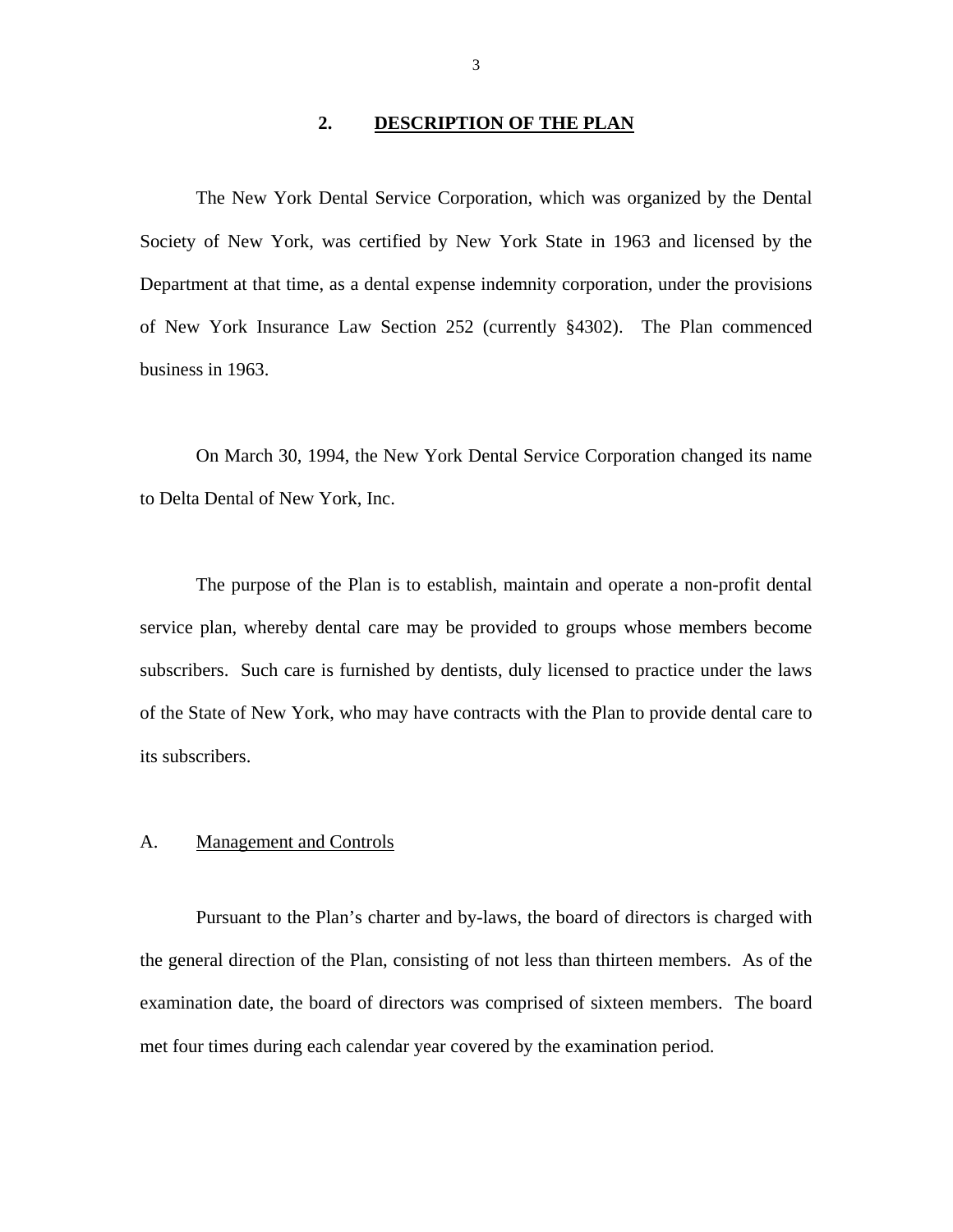The members of the Plan's board of directors as of December 31, 2006, were as follows:

| Name and Address                                 | <b>Principal Business Affiliation</b>                          |
|--------------------------------------------------|----------------------------------------------------------------|
| Henry R. Amen, D.D.S.<br>Brooklyn, NY            | Dentist                                                        |
| Herman L. Bosboom, D.D.S.<br>New York, NY        | Dentist                                                        |
| Thomas D. Coiro<br>Commack, NY                   | Retired                                                        |
| Anthony L. DiMango, M.D.<br>Brooklyn, NY         | Retired                                                        |
| Thomas M. Halton, D.M.D.<br>Roslyn Harbor, NY    | Dentist                                                        |
| Barbara R. Katersky<br>New York, NY              | Retired                                                        |
| James F. Larkin, Jr.<br>New York, NY             | Benefits Manager,<br>Nippon Express USA, Inc.                  |
| Andrew S. Levine, D.D.S.<br>Saratoga Springs, NY | Dentist                                                        |
| Roger A. Maglio<br>Copake, NY                    | Retired                                                        |
| Gerard E. McGuirk, D.D.S.<br>Goshen, CT          | Chairman of the Board and Dentist,<br>Delta Dental of New York |
| Thomas J. McCartin<br>New York, NY               | President,<br>Warren / Kremer / Paino                          |
| Alan Patrignani, D.D.S<br>Williamsville, NY      | Dentist                                                        |
| Jack D. Semler<br>Prospect Heights, IL           | Retired                                                        |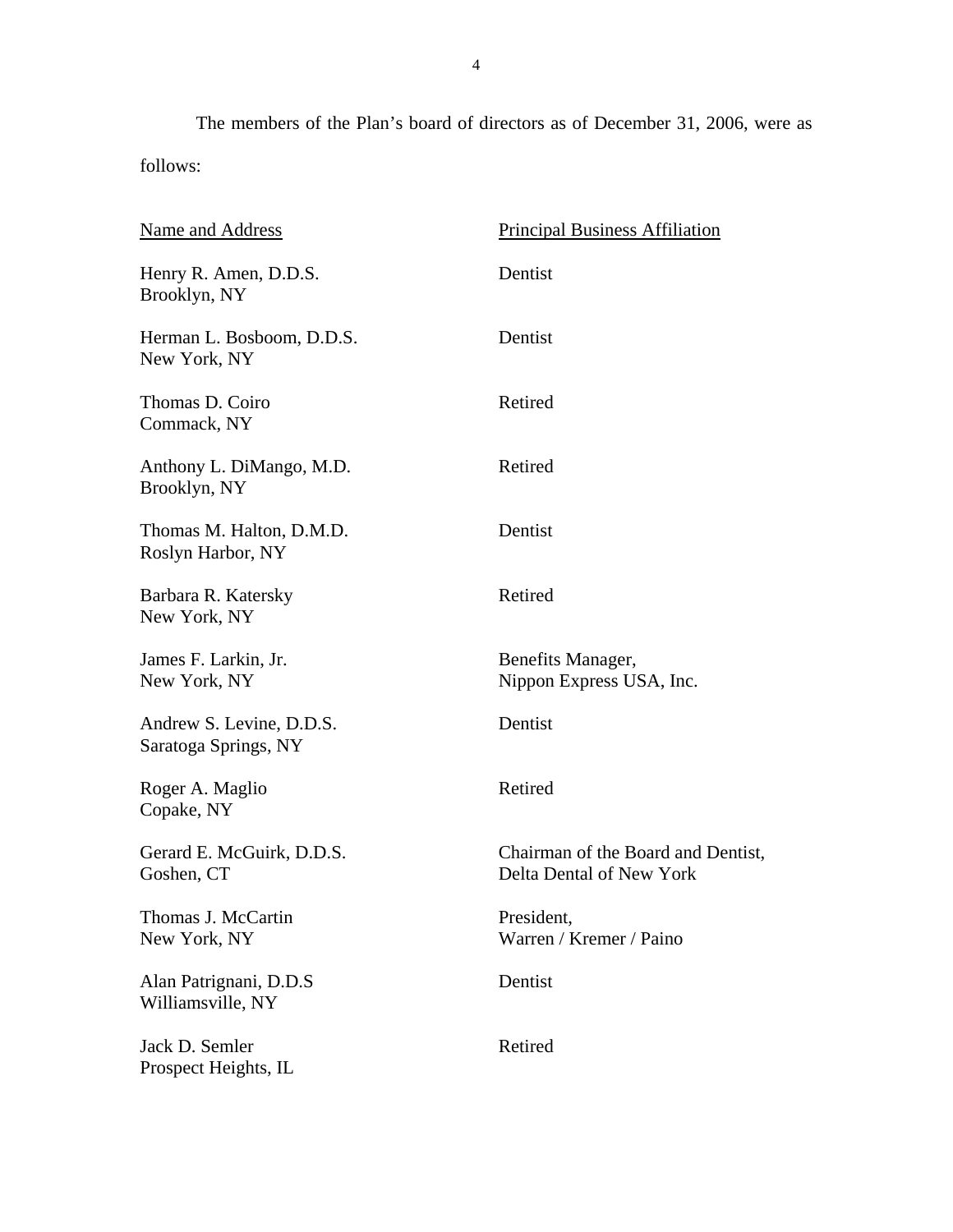Jozef C. Verbraeken Retired Rhinebeck, NY

Thomas H. Wysmuller Advisor,

Name and Address **Principal Business Affiliation** 

William Thomas **Assistant Manager for Business Affairs**, New York, NY Metropolitan Opera at Lincoln Center

Saugerties, NY Wysmuller Corporation

The minutes of all meetings of the board of directors and committees thereof held during the examination period were reviewed. All such meetings were well attended, with all board members attending at least one-half of the meetings they were eligible to attend.

The officers of the Company as of December 31, 2006, were as follows:

Name Title

Mr. Gary D. Radine President / Chief Executive Officer Mr. Michael J. Castro Chief Financial Officer Mr. Anthony S. Barth Senior Vice President

DDNY was acquired by Dentegra Group, Inc. in 2001, without the Department's prior approval. This was effectuated by DDNY changing its by-laws to transfer the membership voting rights of its directors to the directors of the Dentegra Group, Inc. Upon learning of this change, the Department asked DDNY to submit an application for change of control. The Plan then submitted to the Department for review, all of the agreements that would have been in its holding company structure had it proceeded with the above proposal, however, DDNY withdrew its application and rescinded the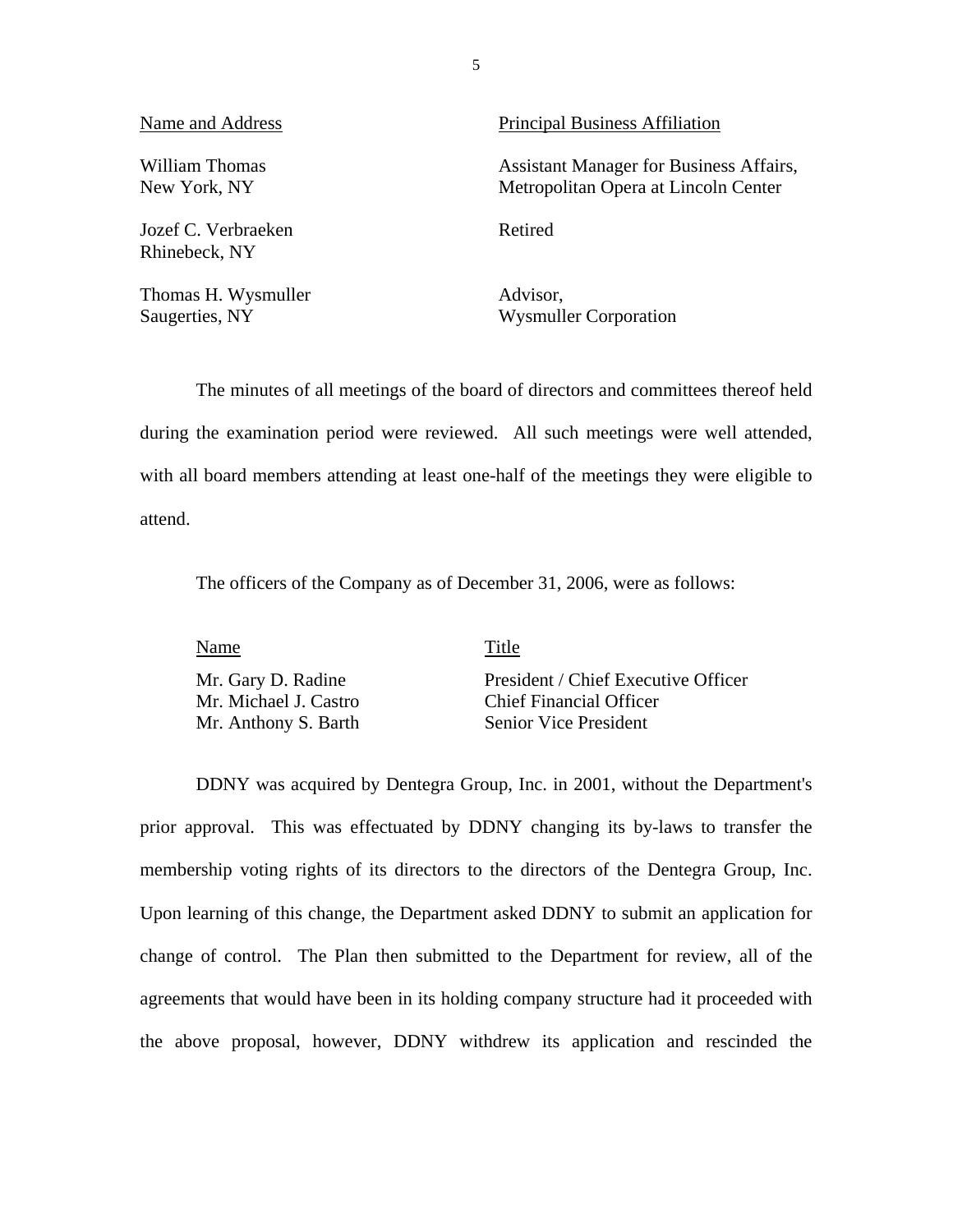resolutions. Therefore, DDNY is not considered to be a controlled insurer as defined by Section 1506 of the New York Insurance Law.

The Plan is managed through the operations of a General Agency Agreement (GAA) between DDNY, PaCa Management, LLC (PaCa), Delta Dental of Pennsylvania (DDP), and Delta Dental Insurance Company (DDIC). Through the agreement, DDP accepts the responsibility of providing general administration to the Plan, for an administration fee.

Under a separate administrative services agreement, all of DDP's responsibilities are ultimately passed to PaCa Management, LLC (PaCa), a limited liability company organized under the laws of the State of Delaware, with principal offices in Wilmington, Delaware. PaCa, which is owned jointly by Delta Dental of California (DDC) and DDP, was formed to administer and support DDNY.

The Plan is also a party to a separate agreement, the DeltaCare USA Administration Agreement (DAA), with PaCa, whereby PaCa administers the management of the DeltaCare USA (DUSA) program, a dental health maintenance organization. Under the DUSA program, Plan enrolless can visit participating providers and pay only a fixed co-payment.

It should be noted that under the DAA, the administrator sells capitated coverage to groups outside of New York State. In many cases, these groups have members within New York State. For these members, PaCa has been paying a fee to the Plan, in return for which, the Plan has been providing dental services to the New York members through its capitated network, and performing certain administrative functions.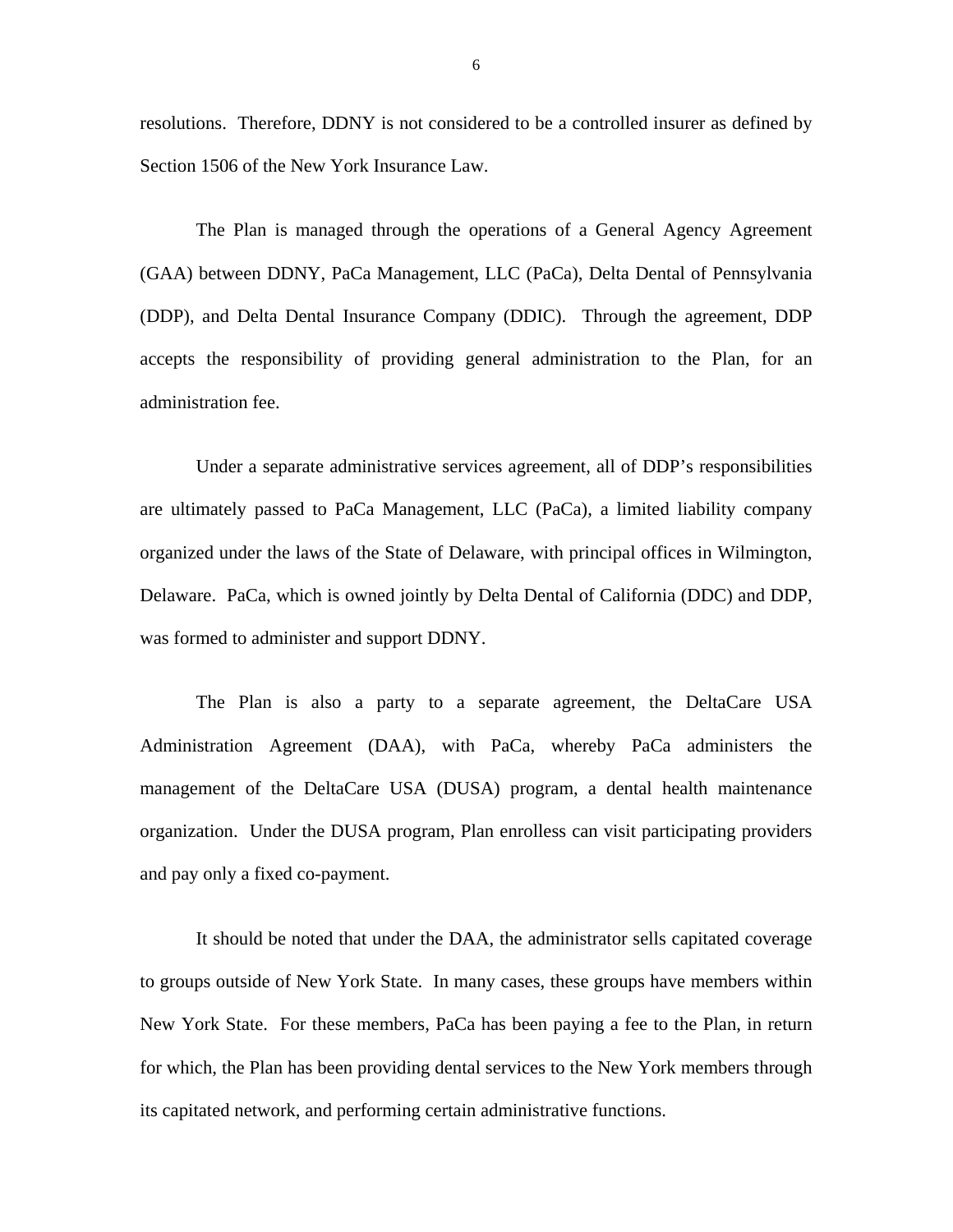#### <span id="page-8-0"></span>B. Section 1307 Loans

The Plan had Section 1307 (New York Insurance Law) Loans in the amount of \$360,000 as of December 31, 2006.

The Section 1307 Loans included \$200,000 provided on 10/10/96 by Delta Dental Plans Association (DDPA) and \$160,000 provided on 9/30/03 by DDP. As provided by Section 1307, such loans shall only be repaid out of free and divisible surplus of such insurer (DDNY), with the prior approval of the New York State Superintendent of Insurance.

During the examination period, the Plan, in 2003, erroneously wrote off the Section 1307 Loans in the aggregate amount of \$464,700, without the Department's approval. These surplus notes were held by DDPA. After several discussions with the Department, this amount was restored in 2004. In 2005, the Plan requested permission to write off the 1307 Loans held by DDPA, since DDPA was willing to forgive the repayment of the surplus notes. On April 14, 2005, the Department granted permission for the forgiveness of the surplus notes, and the entire amount of \$464,700 was written off. The above transaction was accounted for as a capital infusion in the Plan's 2005 financial statements.

Subsequent to the examination period, the Plan obtained an additional \$1,000,000 Section 1307 Loan from DDP in 2008. Such Section 1307 Loan was approved by the Department on November 24, 2008. As of December 31, 2008, outstanding Section 1307 Loans totaled \$1,360,000 with aggregate accrued interest thereon totaling \$284,500.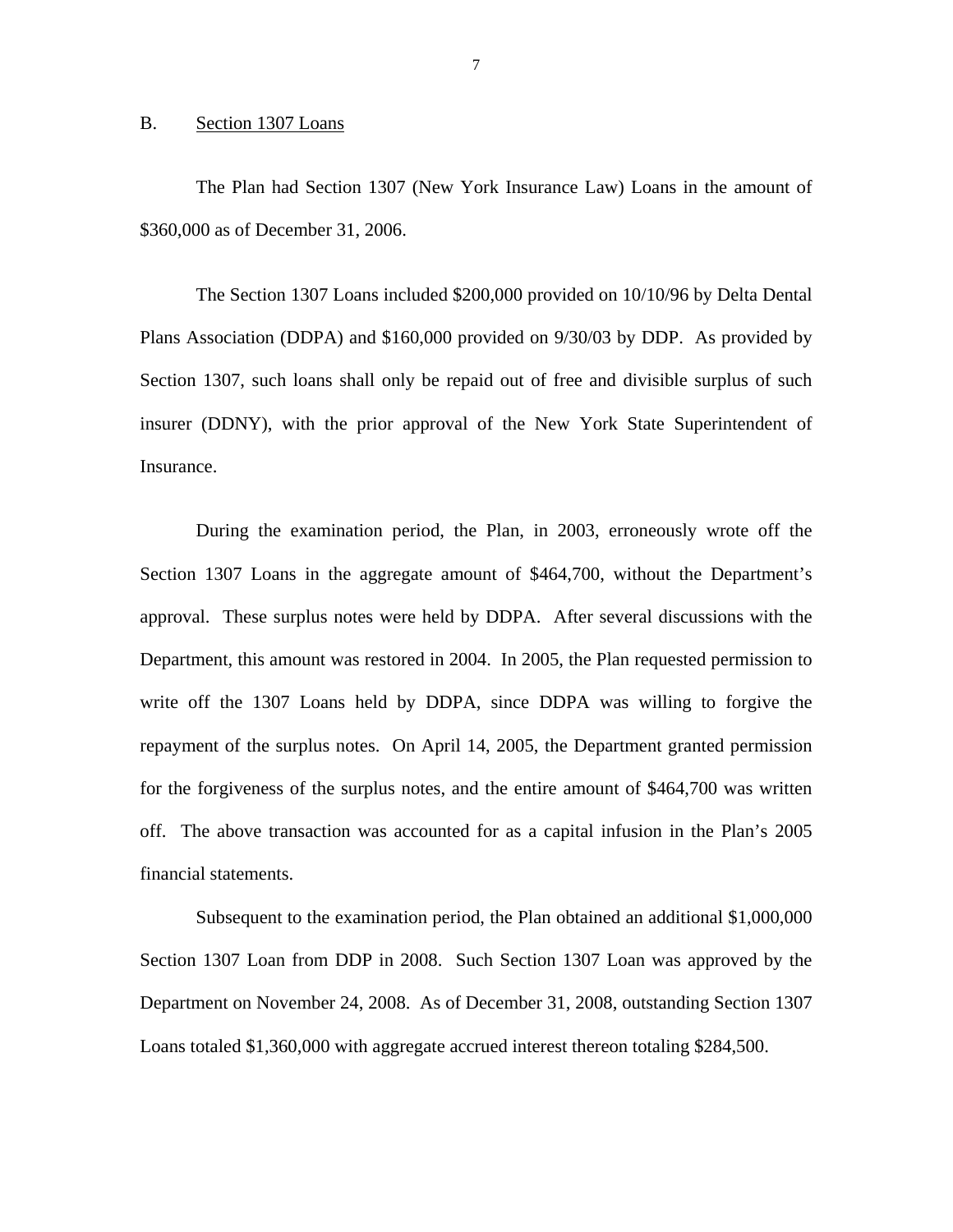# <span id="page-9-0"></span>C. Territory and Plan of Operation

The Plan is licensed to sell dental insurance in all counties of New York State. The Plan's direct premiums written for the examination period were as follows:

| Calendar Year | Direct Premiums Written |
|---------------|-------------------------|
| 2003          | \$8,647,732             |
| 2004          | 9,513,097               |
| 2005          | 11,789,445              |
| 2006          | 20,702,548              |

DDNY offers dental indemnity and managed care contracts. As mentioned earlier in this report, the Plan's managed care arrangement is offered under the DeltaCare USA program, a dental health maintenance organization. With this type of contract, DDNY pays a monthly capitation fee to contracted providers who provide services to enrolled members who pay a fixed co-payment at the time of service. While the dentists who participate in this program accept some risk, the risk is mitigated through the Plan's "Chair Hour Guarantee" program, which guarantees that providers will receive a certain income based upon the relative value units of the procedures performed.

The Plan does not offer coverage under individual or government programs and thus does not participate in the Healthy New York program. Small group indemnity coverage sold directly by the Plan is limited to those with at least five members. Since January and February of 2007, small groups with two to four members can purchase indemnity coverage through two contracted independent third party administrators (TPAs), Gettysburg Insurance Services Industry Trust, based in Gettysburg, Pennsylania and Morgan White Group (MWG), based in Jackson, Mississippi, respectively. Of these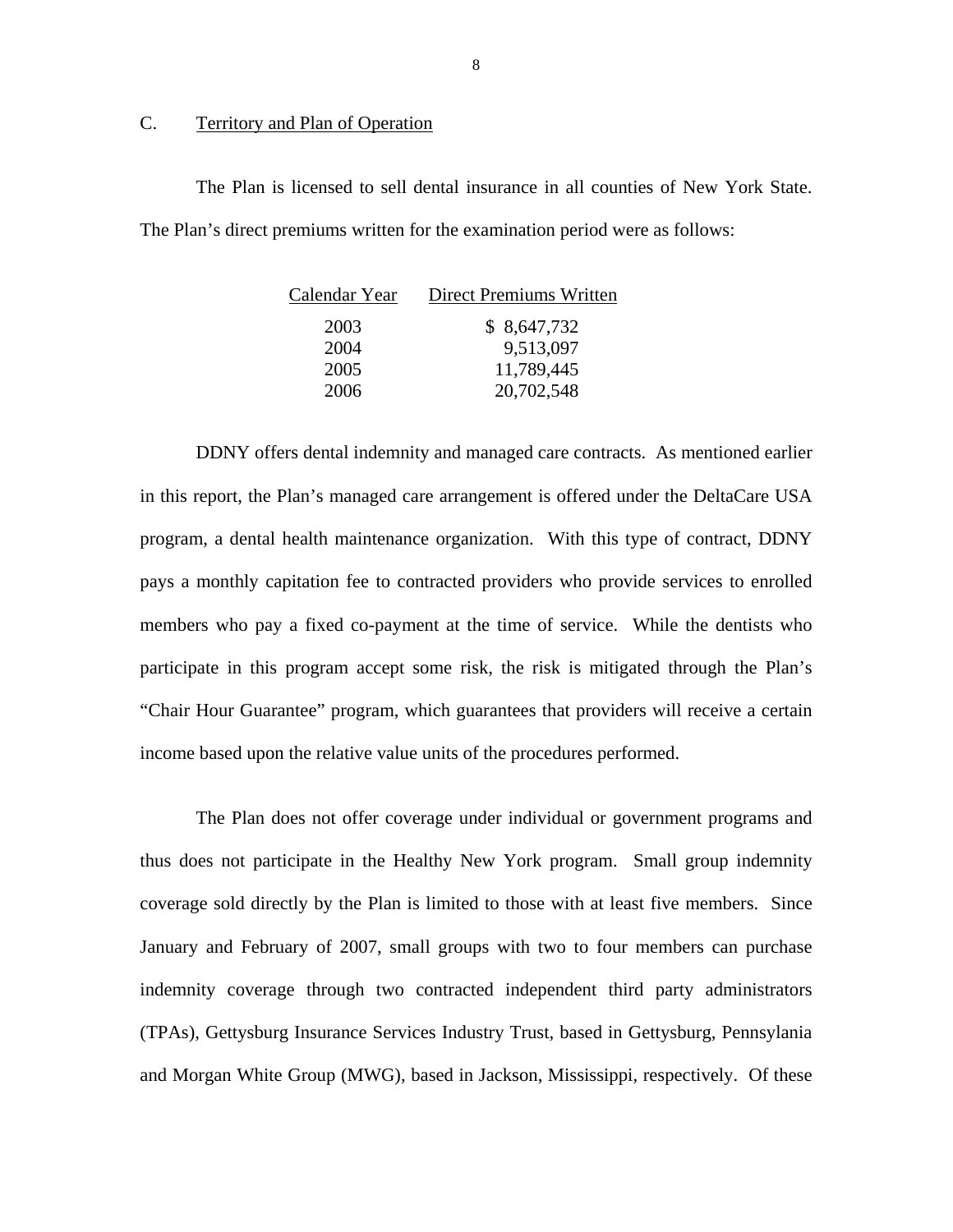two TPAs, only MWG offers individual indemnity coverage. The DeltaCare USA product is available both to individuals and groups with at least five members.

The Plan acts as a third party administrator for Cost Plus (administrative service only) Contracts, wherein purchasers are billed for all of the claims that are paid, plus an adminstrative fee, which is either a percentage of claims paid or a fee per eligible enrollee.

The following chart shows the Plan's enrollment, by year, during the examination period:

| Date              | Enrollment |
|-------------------|------------|
| December 31, 2003 | 150,143    |
| December 31, 2004 | 174,168    |
| December 31, 2005 | 207,178    |
| December 31, 2006 | 203,675    |

The Plan sells its policies using an internal sales force, as well as independent brokers.

## D. Reinsurance

At December 31, 2006, the Plan maintained two quota share reinsurance treaties with Delta Reinsurance Company Inc. (DRC), an authorized reinsurer. Treaty No. 3-1-1- 88 provides that DRC reinsure DDNY's traditional and discounted fee-for-service programs, Delta Premier, and Delta Preferred Option, respectively. Under Treaty No. 10- 1-1-98, DRC reinsured all of DDNY's emergency, specialist, and Chair Hour Guarantee payments in the DeltaCare program. These treaties both call for DDNY to cede 75% of the risk for all policies issued.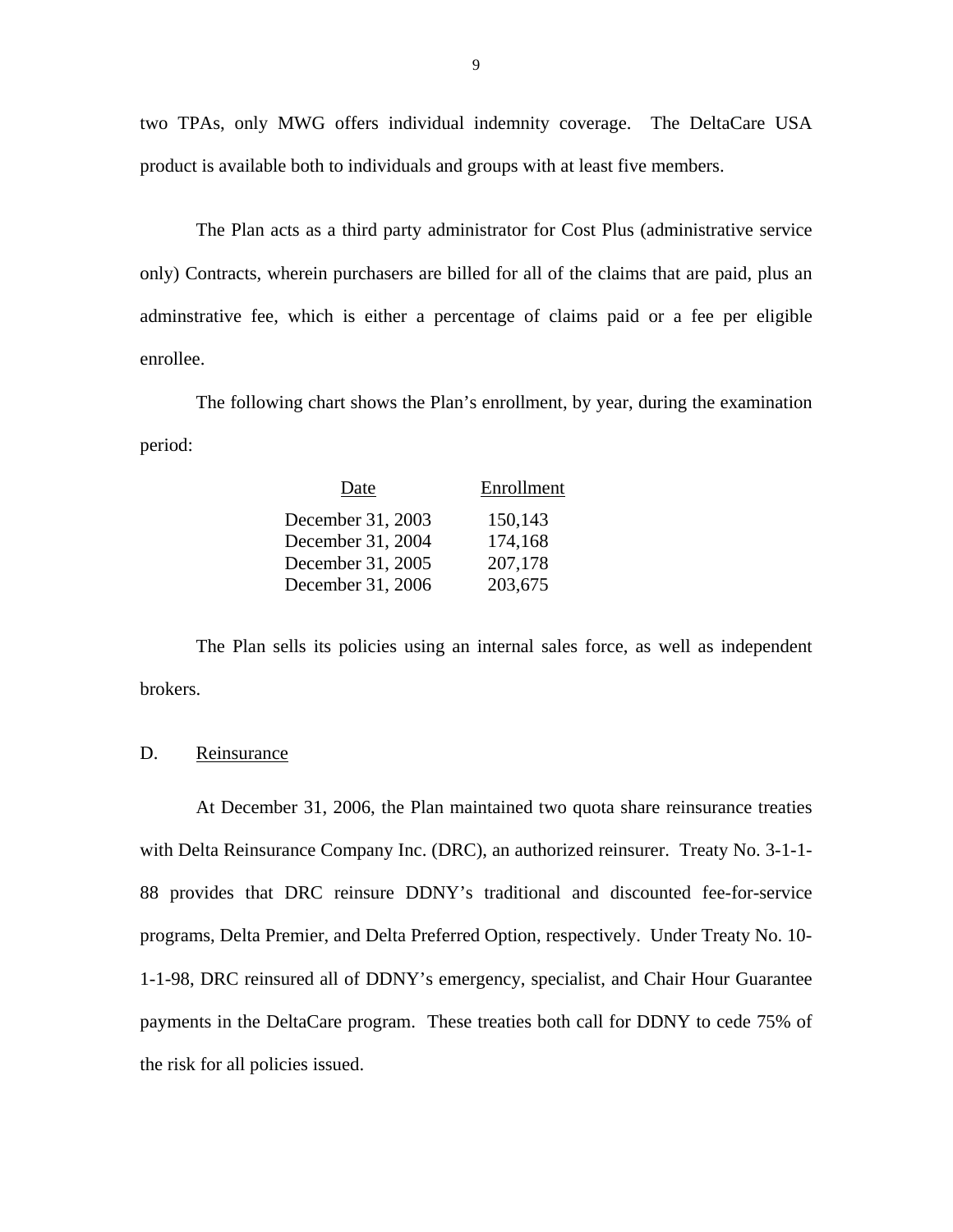The treaties contain an insolvency clause conforming to the requirements of New York Insurance Law §1308. With DRC as the applicant, the Plan is provided with a clean and irrevocable letter of credit issued by M&T Bank. The value of the letter of credit as of the examination date was \$50,000. The letter of credit, originally issued on April 7, 1988, is renewed annually. A trust agreement is incorporated in the reinsurance treaty to define the terms and conditions under which the letter of credit may be drawn.

### E. Significant Operating Ratios

The underwriting ratios presented below are on an earned-incurred basis and encompass the four-year period covered by this examination:

|                                        | Amounts       | Ratios  |
|----------------------------------------|---------------|---------|
| Claims (Net of Reinsurance Recoveries) | \$165,521,484 | 86.39%  |
| Claim adjustment expenses              | 10,670,259    | 5.57%   |
| General administrative expenses        | 14,218,114    | 7.42%   |
| Net underwriting gain                  | 1,196,805     | 0.62%   |
| Premium                                | \$191,606,662 | 100.00% |

As of the examination date, the following ratios were considered outside of the Department's benchmarks:

| Description                        | Result  | Unfavorable Benchmark |
|------------------------------------|---------|-----------------------|
| Liabilities to Liquid Assets Ratio | 111.74% | Above $105%$          |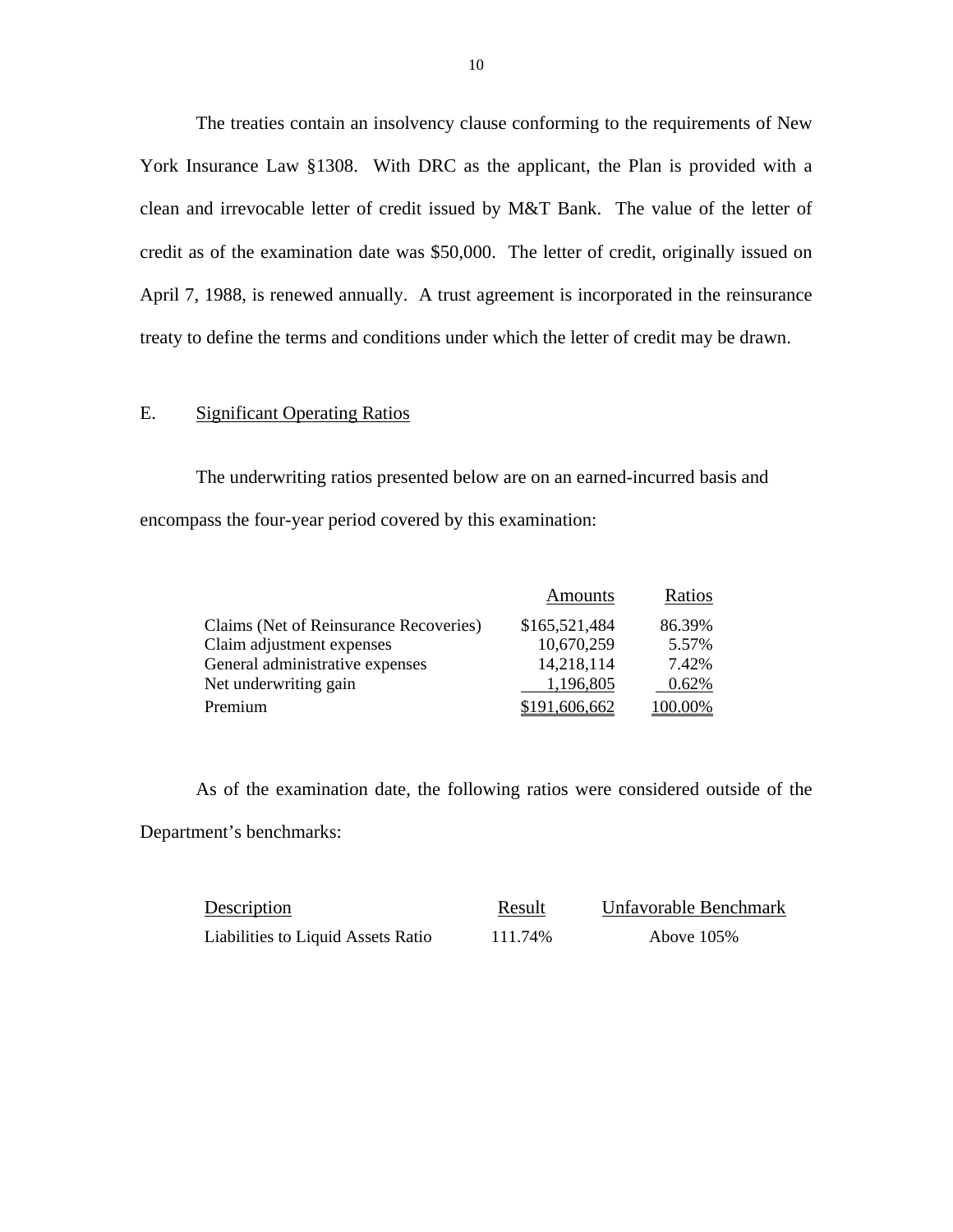<span id="page-12-0"></span>F. Investment Activities

The Plan invests only in short-term obligations, guaranteed as to interest and principal by the government of the United States. Such investment transactions have been approved by the Plan's board of directors.

There have been no internal audit reports related to investments.

The Plan maintains a custodial agreement with PNC Bank. The agreement is in compliance with the covenants suggested by the Department and the NAIC.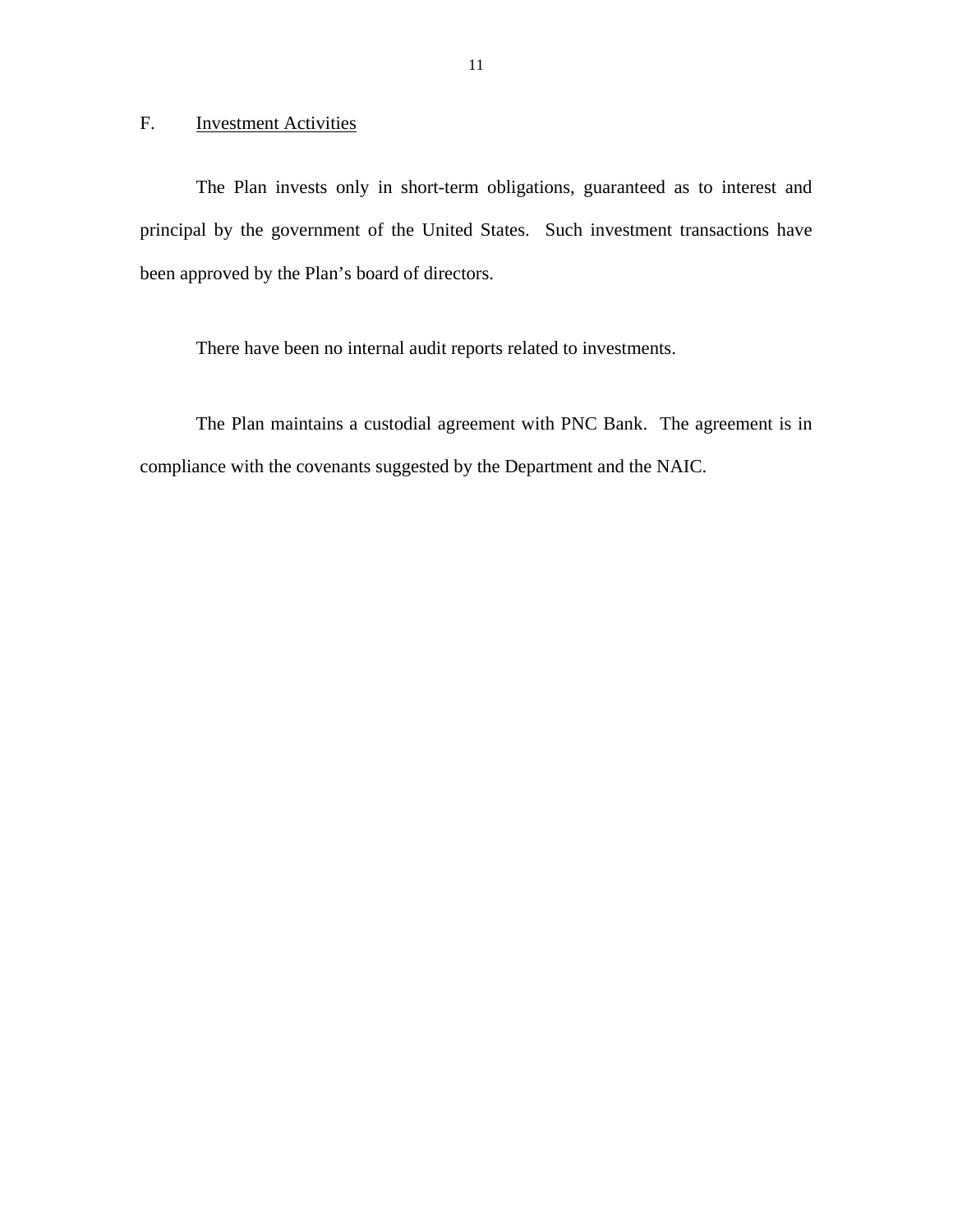# **3. FINANCIAL STATEMENTS**

# A. Balance Sheet

The following shows the assets, liabilities and surplus as determined by this examination as of December 31, 2006. This statement is the same as the balance sheet filed by the Plan in its December 31, 2006 annual statement:

| Assets                                | Examination   | Plan          |
|---------------------------------------|---------------|---------------|
| <b>Bonds</b>                          | \$1,205,807   | \$1,205,807   |
| Common stocks                         | 500,000       | 500,000       |
| Cash                                  | 7,377,531     | 7,377,531     |
| Premiums due and unpaid               | 574,541       | 574,541       |
| Amounts recoverable from reinsurers   | 1,746,357     | 1,746,357     |
| Amounts receivable relating to        |               |               |
| uninsured health plans                | 2,811,194     | 2,811,194     |
| Other receivables                     | 11,315        | 11,315        |
| <b>Total assets</b>                   | \$14,226,745  | \$14,226,745  |
| Liabilities                           |               |               |
| Claims unpaid                         | \$1,204,200   | \$1,204,200   |
| Unpaid claims adjustment expenses     | 662,641       | 662,641       |
| Premiums received in advance          | 215,038       | 215,038       |
| General expenses due and accrued      | 746,962       | 746,962       |
| Ceded reinsurance premiums payable    | 4,888,599     | 4,888,599     |
| Amounts withheld or retained for      |               |               |
| account of others                     | 567,578       | 567,578       |
| Funds held under reinsurance treaties | 2,000,000     | 2,000,000     |
| Liability for amounts held under      |               |               |
| uninsured accident and health plans   | 285,321       | 285,321       |
| Amount due retention group            | 221,088       | 221,088       |
| <b>Total liabilities</b>              | \$10,791,427  | \$10,791,427  |
| <b>Surplus</b>                        |               |               |
| Surplus notes                         | \$<br>360,000 | \$<br>360,000 |
| Statutory reserve                     | 2,505,085     | 2,505,085     |
| Unassigned funds (surplus)            | 570,233       | 570,233       |
| Total surplus                         | \$3,435,318   | \$3,435,318   |
| Total liabilities and surplus         | \$14,226,745  | \$14,226,745  |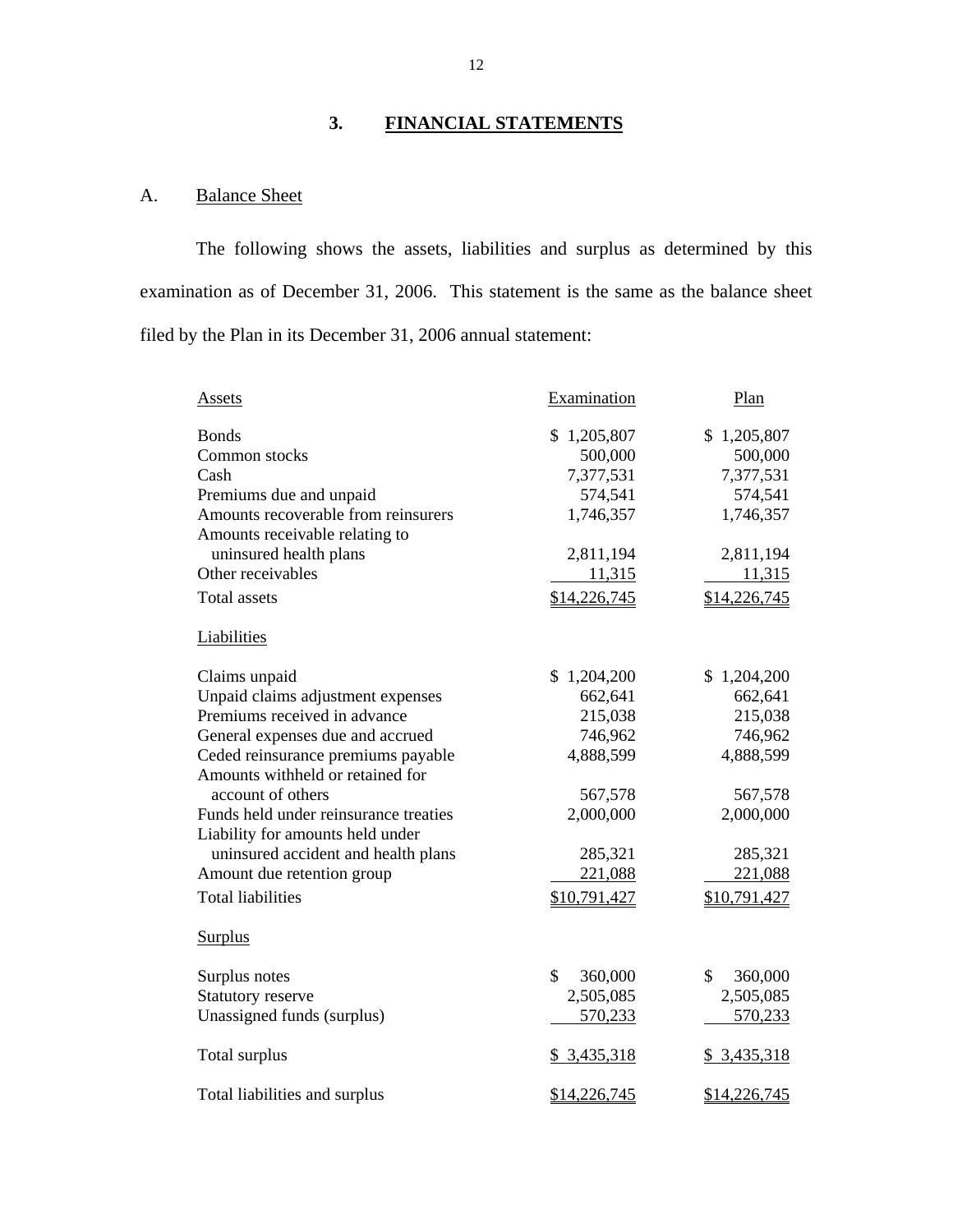- the Plan to any further tax assessment and no liability has been established herein relative to such Note 1: According to the Plan, the Internal Revenue Service has not made any audits of the Plan's federal income tax returns through tax year 2006. The examiner is unaware of any potential exposure of contingency.
- Note 2: No liability appears on the above statement for loans in the amount of \$360,000 and no interest has made out of free and divisible surplus, subject to the prior approval of the Superintendent of been accrued. The loans were granted pursuant to the provisions of Section 1307 of the New York Insurance Law. As provided in Section 1307, repayment of principal and interest shall only be Insurance of the State of New York. See Section 2B of this report for further description.

# B. Statement of Revenue, Expenses and Surplus

Surplus increased \$2,387,964 during the four-year examination period, January 1,

2003 through December 31, 2006, detailed as follows:

## Revenue

| Premiums earned (net of reinsurance) | \$203,556,345   |              |
|--------------------------------------|-----------------|--------------|
| Risk revenue                         | 1,695,857       |              |
| Net investment income                | 894,097         |              |
| Reinsurance ceded                    | (154, 59, 380)  |              |
| Total revenue                        |                 | \$51,546,919 |
| <b>Expenses</b>                      |                 |              |
| Claims incurred                      | \$165,521,484   |              |
| Claims adjustment expense            | 10,670,259      |              |
| Risk medical benefits                | 445,520         |              |
| Administrative expenses              | 14,218,114      |              |
| Aggregate write-ins                  | (285,760)       |              |
| Reinsurance recoverables             | (141, 399, 360) |              |
| Total expenses                       |                 | 49,170,257   |
| Net gain from operations             |                 | 2,376,662    |
|                                      |                 |              |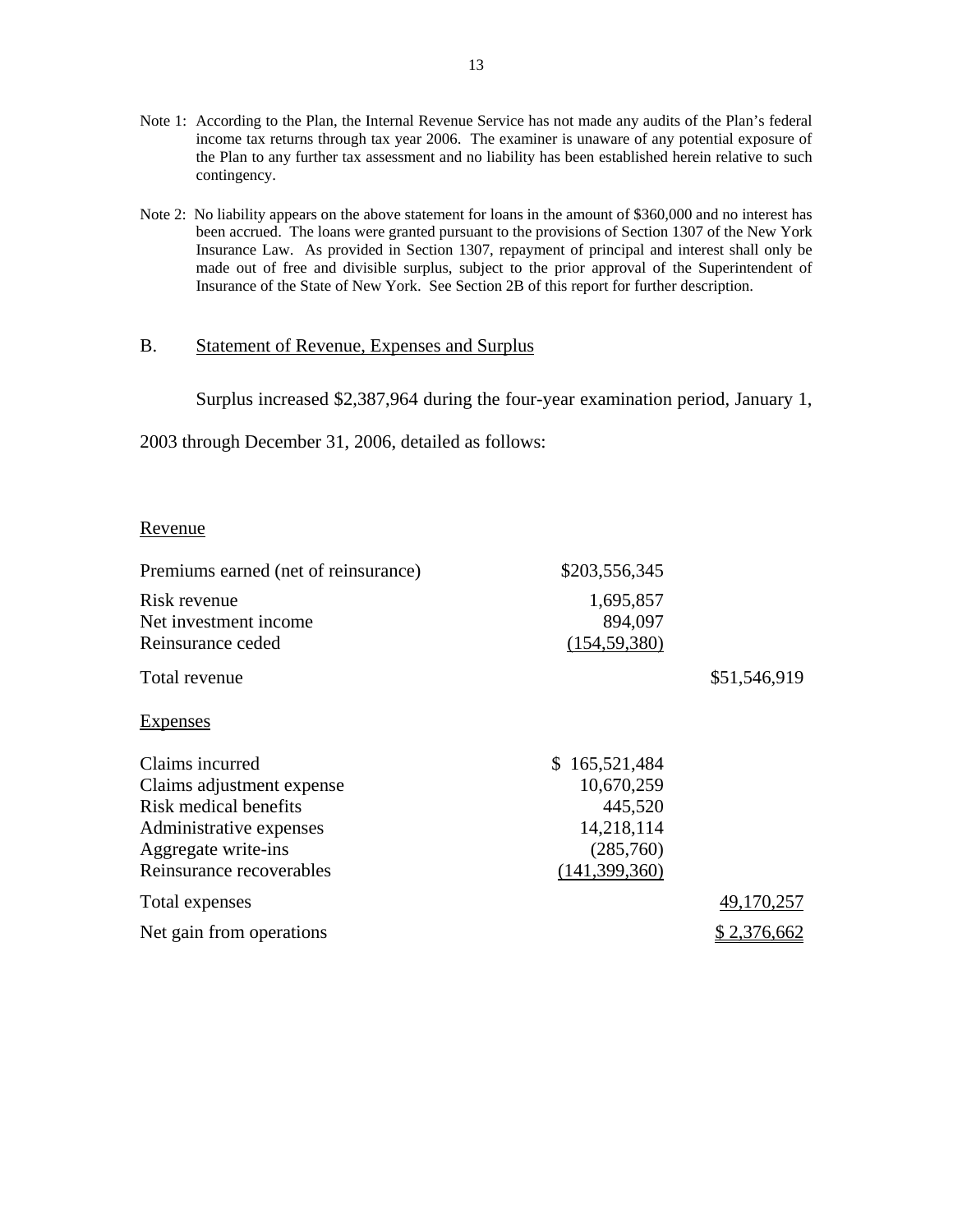# Change in Surplus

| Surplus, per report on examination as of |                     |                      |             |
|------------------------------------------|---------------------|----------------------|-------------|
| December 31, 2002                        |                     |                      | \$1,047,353 |
|                                          | Gains in<br>Surplus | Losses in<br>Surplus |             |
| Net gain from operations                 | \$2,376,662         |                      |             |
| Change in non-admitted assets            |                     | \$(148,698)          |             |
| Change in surplus loans                  |                     | (304,700)            |             |
| Surplus notes forgiven                   | 464,700             |                      |             |
| Rounding                                 |                     |                      |             |
| Net increase in surplus                  |                     |                      | 2,387,965   |
| Surplus, per report on examination as of |                     |                      |             |
| December 31, 2006                        |                     |                      |             |

# **4. CLAIMS UNPAID**

The examination liability of \$1,204,200 (net of reinsurance) is the same as the amount reported by the Plan as of December 31, 2006. Total claims unpaid were \$4,816,798, of which \$3,612,598 was ceded to an unauthorized reinsurer.

The examination analysis was conducted in accordance with generally accepted actuarial principles and practices and was based on statistical information contained in the Plan's internal records and in its filed annual statements as verified during the examination.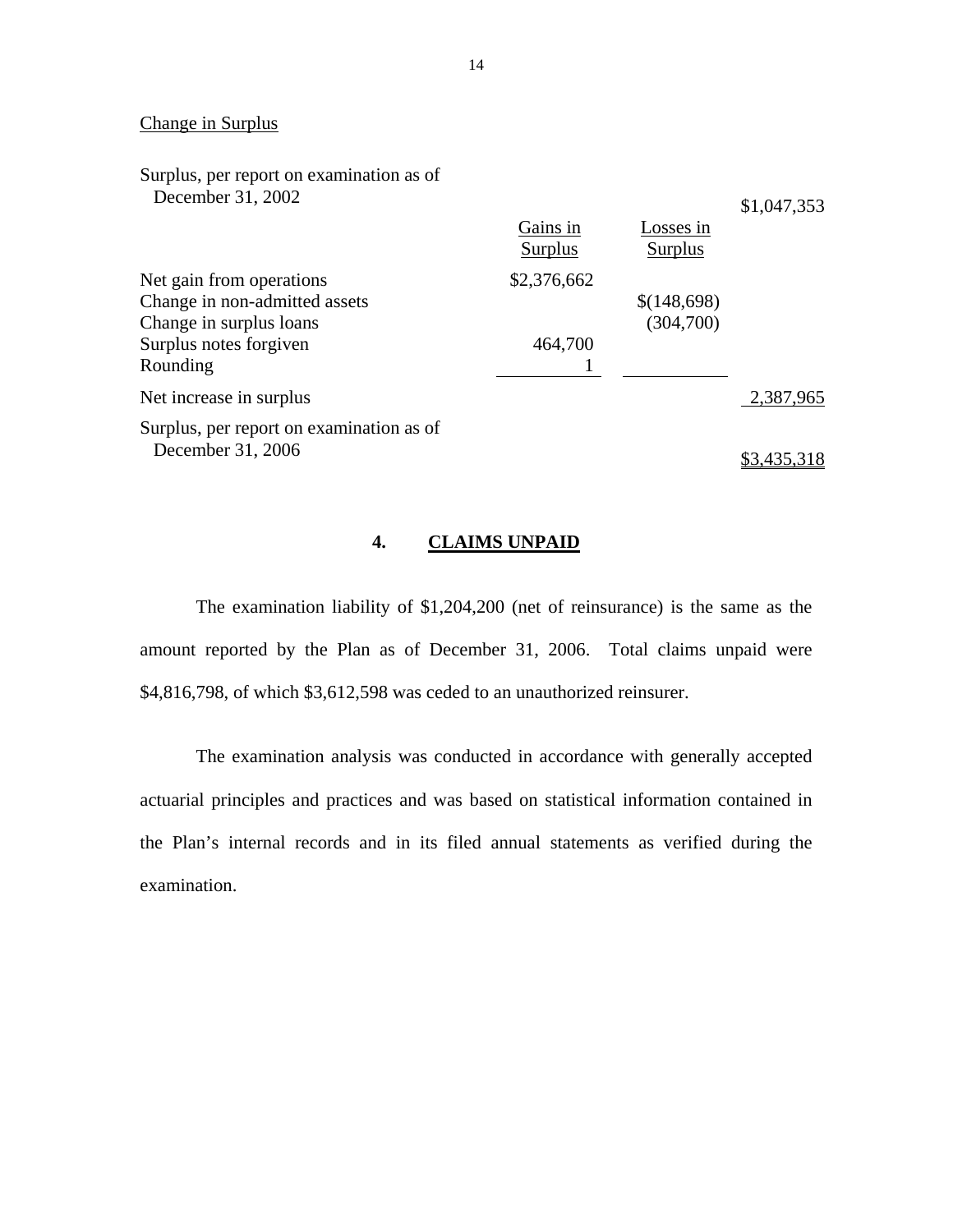## **5. MARKET CONDUCT ACTIVITIES**

<span id="page-16-0"></span>In the course of this examination, a review was made of the manner in which the Plan conducts its business and fulfills its contractual obligations to subscribers and claimants. The review was general in nature and is not to be construed to encompass the more precise scope of a market conduct examination.

The review was directed at the practices of the Plan in the following major areas:

- A. Prompt Pay Law
- B. Installment claim payments
- C. Utilization review
- D. Participating provider agreement
- E. New York State United Teachers

#### A. Prompt Pay Law

A review of DDNY's Prompt Pay compliance was performed by using a statistical sampling methodology. This statistical sampling process was performed using the computer software program ACL.

For the purpose of this report, a "claim", as defined by DDNY, is the total number of items submitted by a single provider on a single claim form, as reviewed and entered into the claims processing system. This claim may consist of various lines, procedures or service dates. It was possible, through the use of ACL, to match or "roll-up" all of the procedures on the original claim form into one item, which was the basis of the Department's statistical sample of claims or the sample unit.

New York Insurance Law §3224-a, "Standards for prompt, fair and equitable settlement of claims for health care and payments for health care services" (Prompt Pay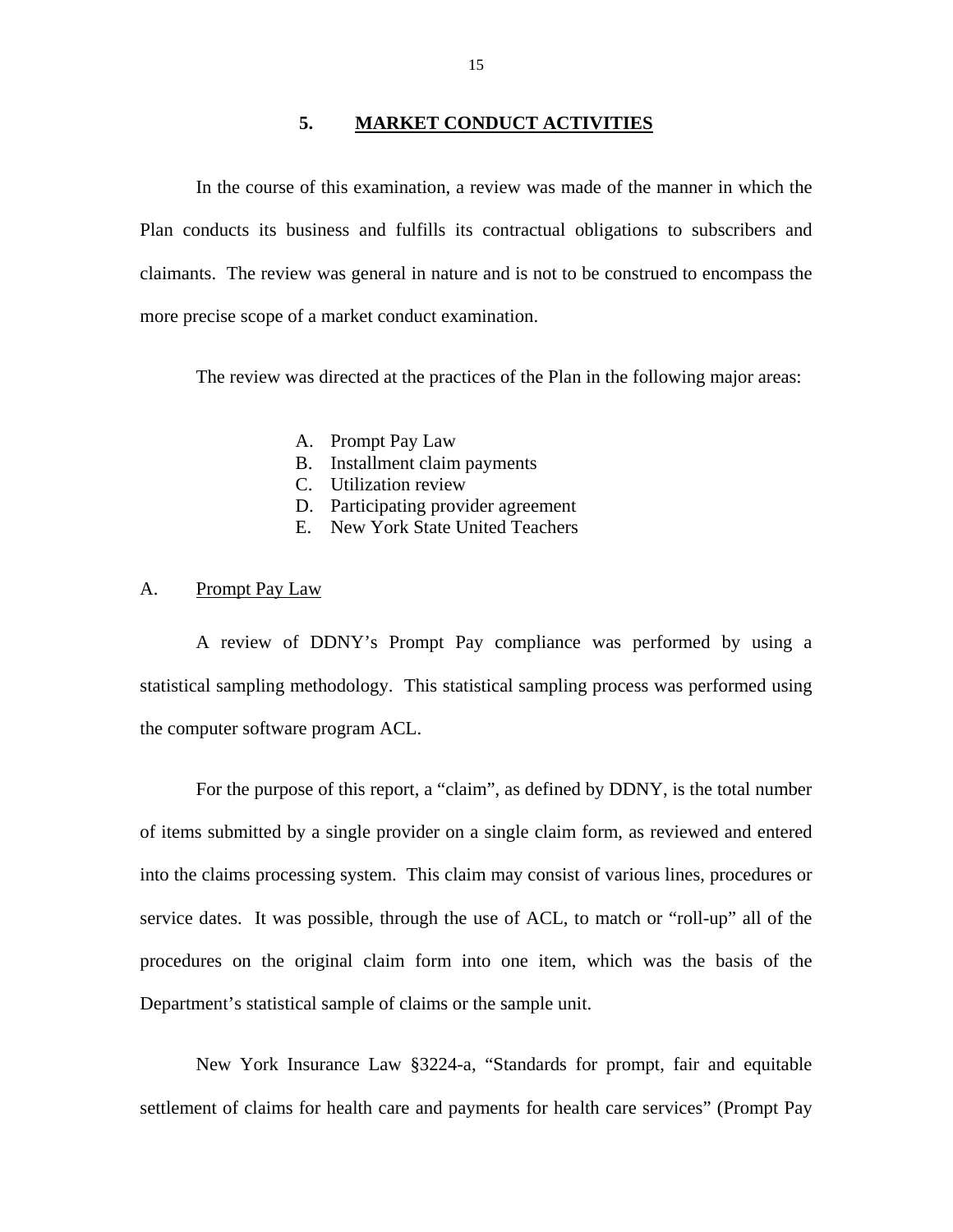Law), requires all insurers to pay undisputed claims within forty-five days of receipt. If such undisputed claims are not paid within forty-five days of receipt, interest may be payable.

§ 3224-a(a) of the New York Insurance Law states in part that:

"…Except in a case where the obligation of an insurer to pay a claim submitted by a policyholder or person covered under such policy or make a payment to a health care provider is not reasonably clear, or when there is a reasonable basis supported by specific information available for review by the superintendent that such claim or bill for health care services rendered was submitted fraudulently, such insurer or organization or corporation shall pay the claim to a policyholder or covered person or make a payment to a health care provider within forty-five days of receipt of a claim or bill for services rendered."

§3224-a(b) of the New York Insurance Law states in part that:

 person or health care provider in writing within thirty calendar days of "…In a case where the obligation of an insurer or an organization or corporation licensed or certified pursuant to article forty-three of this chapter to pay a claim or make a payment for health care services rendered is not reasonably clear due to a good faith dispute regarding the eligibility of a person for coverage, the liability of another insurer or corporation or organization for all or part of the claim, the amount of the claim, the benefits covered under a contract or agreement, or the manner in which services were accessed or provided, an insurer or organization or corporation shall pay any undisputed portion of the claim in accordance with this subsection and notify the policyholder, covered the receipt of the claim:

- (1) that it is not obligated to pay the claim or make the medical payment, stating the specific reasons why it is not liable; or
- (2) to request all additional information needed to determine liability to pay the claim or make the health care payment.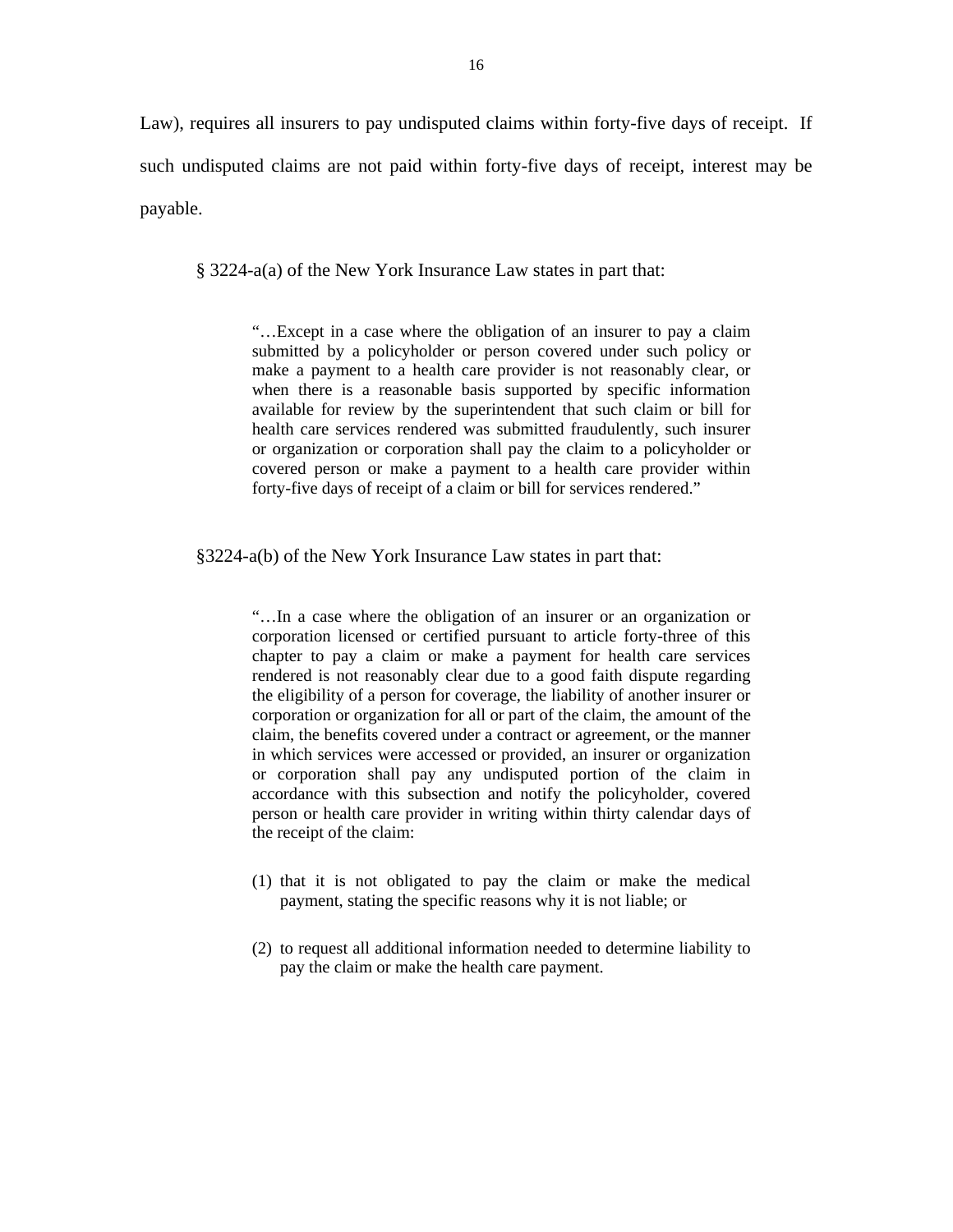#### § 3224-a(c) of the New York Insurance Law states in part that:

"…any insurer or organization or corporation that fails to adhere to the standards contained in this section shall be obligated to pay to the health care provider or person submitting the claim, in full settlement of the claim or bill for health care services, the amount of the claim or health care payment plus interest on the amount of such claim or health care payment of the greater of the rate equal to the rate set by the commissioner of taxation and finance for corporate taxes pursuant to paragraph one of subsection (e) of section one thousand ninety-six of the tax law or twelve percent per annum, to be computed from the date the claim or health care payment was required to be made. When the amount of interest due on such a claim is less than two dollars, an insurer or organization or corporation shall not be required to pay interest on such claim."

The examination performed testing to determine DDNY's compliance with the Prompt Pay Law. In order to accomplish this, a population consisting of all claims submitted between January 1, 2006 and December 31, 2006 that were not paid within 45 days of receipt were identified. The results of this process revealed that from the total population of 307,975 claims adjudicated in 2006, 223 claims took longer than 45 days to pay and all such claims had an interest amount due greater than two dollars. All 223 claims were selected to establish whether they were adjudicated in violation of the time frame prescribed by Section 3224-a(a) of the New York Insurance Law, and whether interest was properly calculated and paid as required by Section 3224-a(c) of said Law.

Of the 223 claims adjudicated after 45 days of receipt, 219 claims were deemed to be in violation of Section 3224-a(a) of the New York Insurance Law, and 217 of these claims were deemed to be in violation of Section  $3224-a(c)$  of the New York Insurance Law.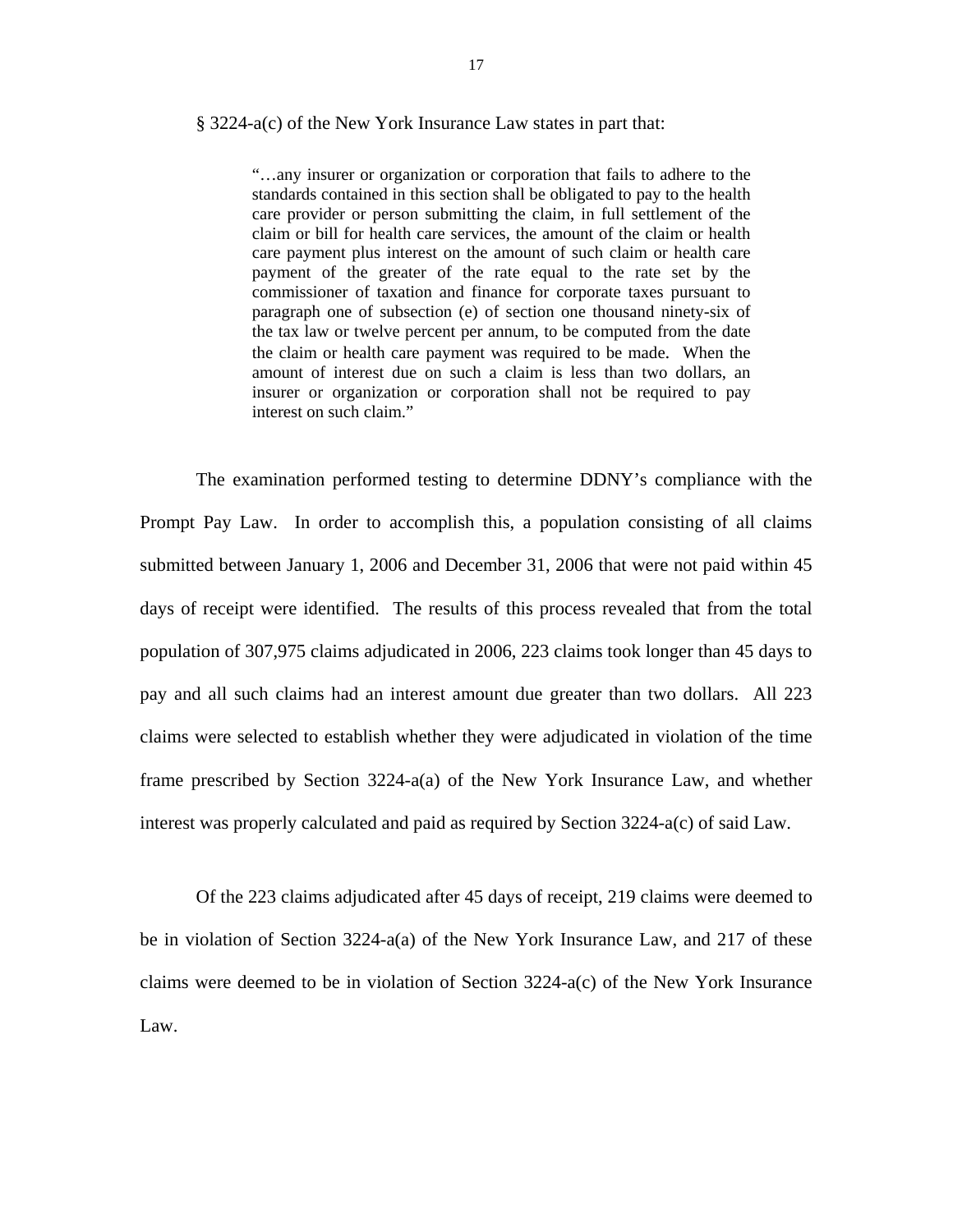The following charts illustrate DDNY's compliance with Sections 3224-a(a) and 3224-a(c) of the New York Insurance Law, respectively, as determined by this examination:

| Total claim population                                | 307,975        |
|-------------------------------------------------------|----------------|
| Population of claims paid after 45 days<br>of receipt | 223            |
| Sample size                                           | 223            |
| Number of claims with violations                      | 219            |
| <b>Calculated violation rate</b>                      | 98.21%         |
| Upper violation limit                                 | Not Applicable |
| Lower violation limit                                 | Not Applicable |
| <b>Calculated claims in violation</b>                 | 219            |
| Upper limit claims in violation                       | Not Applicable |
| Lower limit claims in violation                       | Not Applicable |

**Summary of Violations of Section 3224-a(a) of the New York Insurance Law** 

**Note**: The upper and lower violation limits represent the range of potential violations (e.g., if 100 samples were selected, the rate of violations would fall between these limits 95 times).

# **Summary of Violations of Section 3224-a(c) of the New York Insurance Law**

| Total claim population                                | 307,975        |
|-------------------------------------------------------|----------------|
| Population of claims paid after 45 days<br>of receipt | 223            |
| Sample size                                           | 223            |
| Number of claims with violations                      | 217            |
| <b>Calculated violation rate</b>                      | 97.31%         |
| Upper violation limit                                 | Not Applicable |
| Lower violation limit                                 | Not Applicable |
| <b>Calculated claims in violation</b>                 | 217            |
| Upper limit claims in violation                       | Not Applicable |
| Lower limit claims in violation                       | Not Applicable |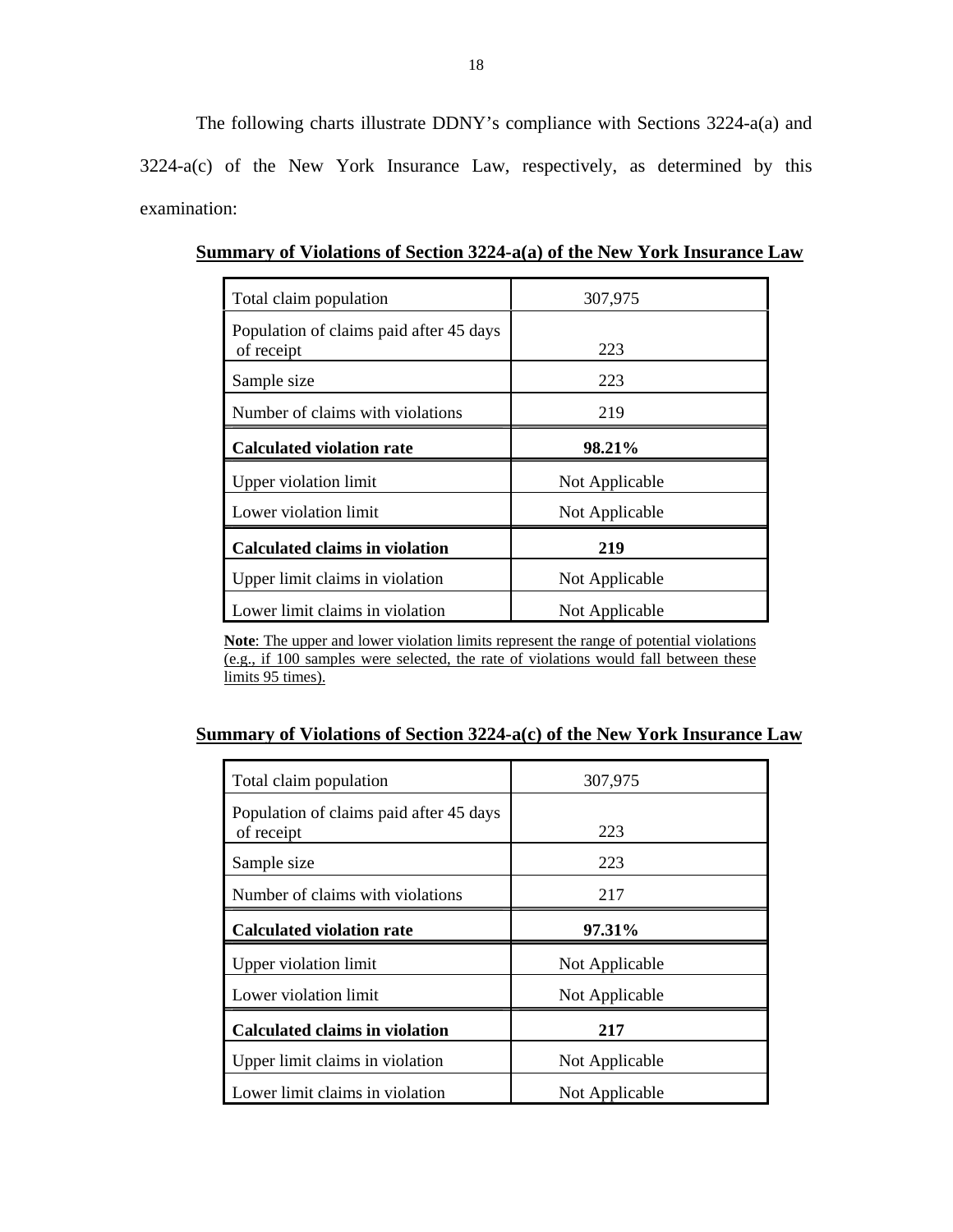It is recommended that the Plan take steps to ensure compliance with Section 3224-a(a) of the New York Insurance Law.

Section 3224-a(a) violations resulted mainly from the Plan's incorrect methodology of computing the amount of days to pay a claim. To arrive at the 45-day period for payment, the Plan used the claim's receipt date aged to the date the claim was adjudicated, rather than the date that the claim was actually paid.

It is recommended that the Plan change its interest calculation to comply with the requirements of Section 3224-a(c) of the New York Insurance Law.

It should be noted that some of the violations of Section 3224-a(a) noted above, appeared to be a result of some claims examiner trainees not receiving adequate oversight while performing their assigned duties.

It is recommended that the Plan take steps to improve the supervision of its claims examiner trainees and ensure that claims are paid timely.

It is noted that subsequent to the examination, the Plan indicated that it had taken steps to ensure that adequate oversight would be provided to its claims examiner trainees.

Violations of Section 3224-a(b) of the New York Insurance Law were established through the isolation of all claims that took more than 30 days to either deny, or for the Plan to seek additional information. The results of the examiner's analysis revealed 552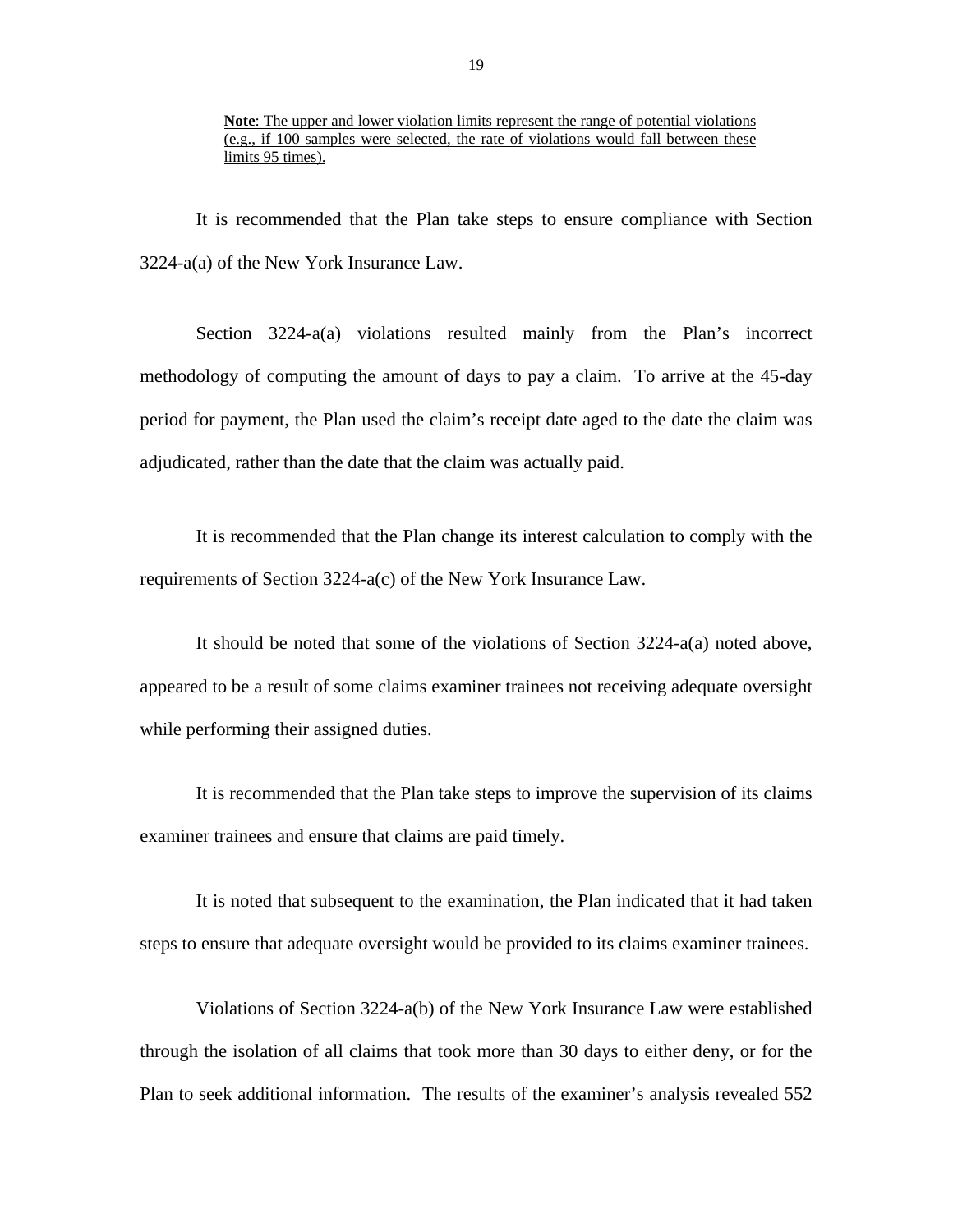possible violations. A sample of 167 claims was extracted from these 552 claims and reviewed. The Plan acknowledged that the entire sample (167) was denied in excess of 30 days of receipt, in violation of Section 3224-a(b) of the New York Insurance Law.

The following chart illustrates DDNY's compliance with Section 3224-a(b) of the New York Insurance Law as determined by this examination:

Total claim population and the 307,975 Population of claims adjudicated after 30 days of receipt 552 Sample size 167 Number of claims with violations 167 **Calculated violation rate 100%**  Upper violation limit Not Applicable Lower violation limit  $\vert$  Not Applicable **Calculated claims in violation 522**  Upper limit claims in violation Not Applicable Lower limit claims in violation Not Applicable

**Summary of Violations of Section 3224-a(b) of the New York Insurance Law** 

**Note**: The upper and lower violation limits represent the range of potential violations (e.g., if 100 samples were selected, the rate of violations would fall between these limits 95 times).

It is recommended that the Plan take steps to ensure compliance with Section 3224-a(b) of the New York Insurance Law.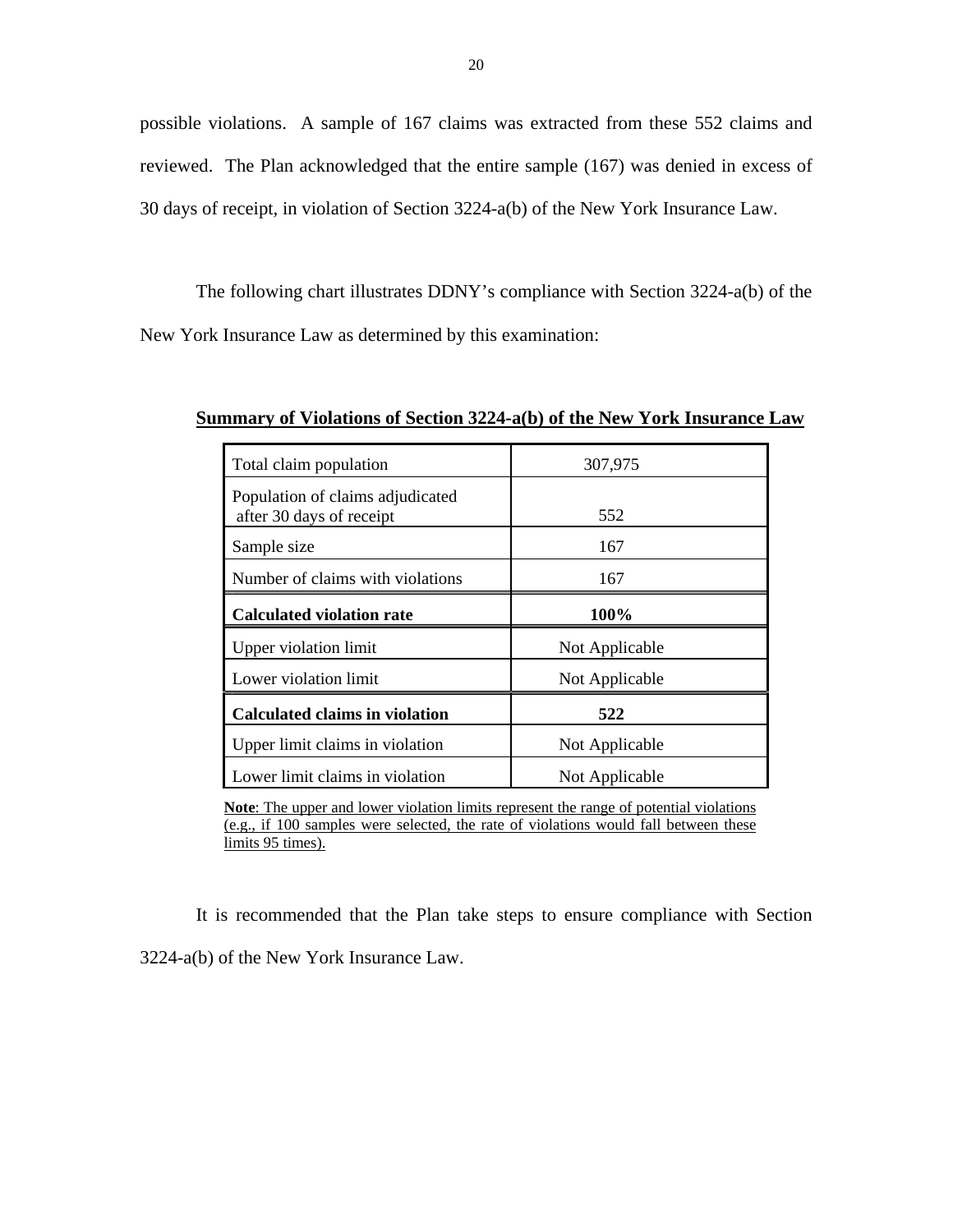#### <span id="page-22-0"></span>B. Installment Claim Payments

The Plan pays certain claims, like orthodontic claims, in installments. It was noted that subsequent installment payments were not paid until the provider or subscriber initiated contact with DDNY.

It is recommended that the Plan take steps to ensure (subsequent installment) payments are paid when due.

Subsequent to the examination date, the Plan installed a new system that will ensure that such claims are paid at their set dates.

#### C. Utilization Review

The Plan provides a handbook to groups that have a preferred provider organization, point-of-service, or Delta Premier product. These handbooks do not contain a description of the Plan's utilization review program.

§4324(a) of the New York Insurance Law (Disclosure of Information) states in

part:

"Each health service, hospital service, or medical expense indemnity corporation subject to this article shall supply each subscriber, and upon request each prospective subscriber prior to enrollment, written disclosure information, which may be incorporated into the subscriber contract or certificate, containing at least the information set forth below. In the event of any inconsistency between any separate written disclosure statement and the subscriber contract or certificate, the terms of the subscriber contract or certificate shall be controlling. The information to be disclosed shall include at least the following:

(3) a description of utilization review policies and procedures, used by the corporation, including: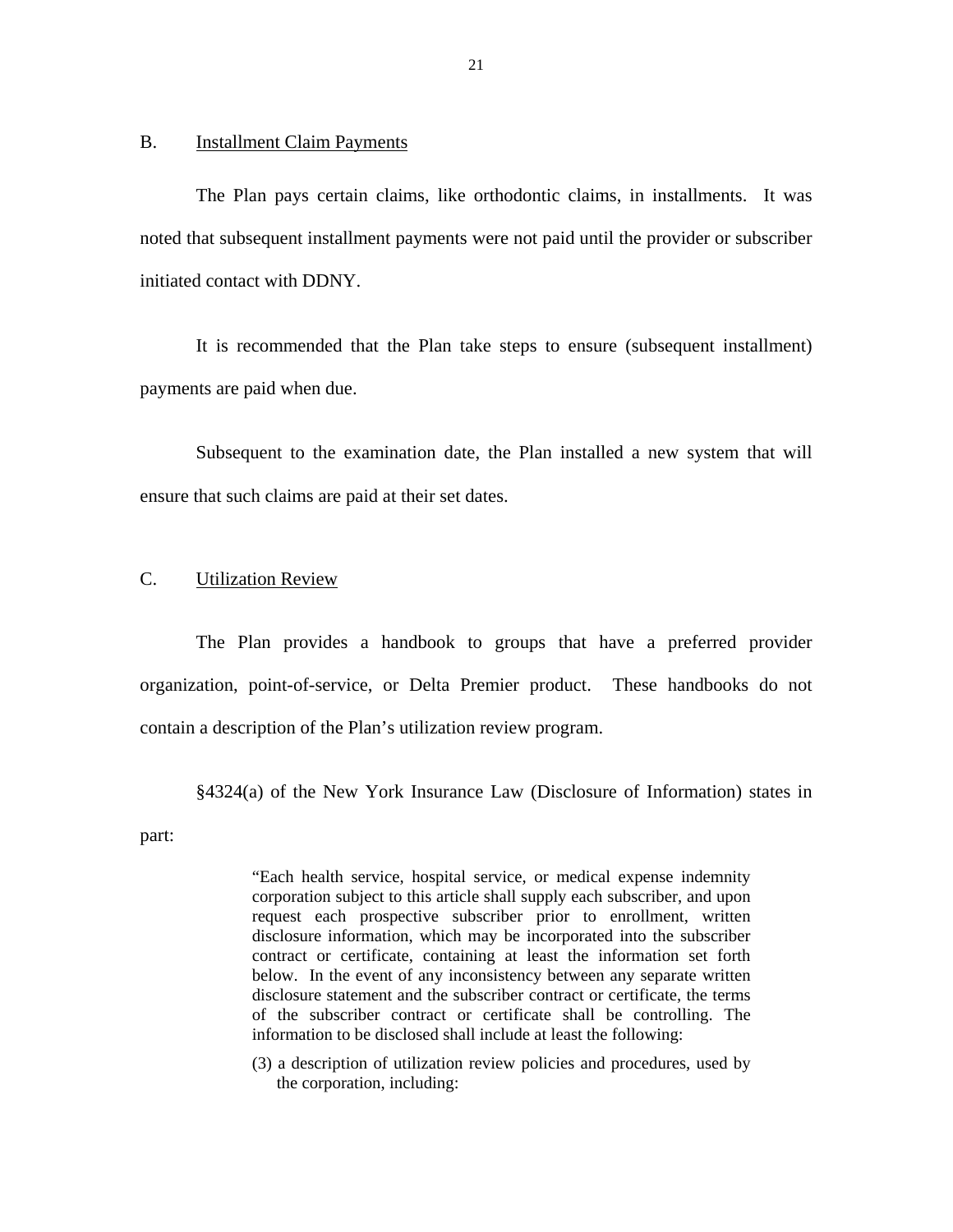- <span id="page-23-0"></span>(A) the circumstances under which utilization review will be undertaken;
- (B) the toll-free telephone number of the utilization review agent;
- (C) the time frames under which utilization review decisions must be made for prospective, retrospective and concurrent decisions..."

It is recommended that the Plan revise its member handbook to include a description of its utilization review policies and procedures, in accordance with Section 4324(a)(3) of the New York Insurance Law.

Subsequent to the examination date, DDNY informed the Department that the Plan revised its member handbook to effect compliance with the abovementioned requirements regarding utilization review.

#### D. Participating Provider Agreement

During the examination period, the Plan initiated changes to its provider contracts. The main change to the participating provider contract was that reimbursement was based on the "Maximum Plan Allowance" rather than "Usual Customary and Reasonable" fees. This change was incorporated, as allowed in Section 13 of the participating provider contract, by a change to the by-laws of the Plan. The change to the by-laws was made in December 2003, and the changes to the contract wording were implemented in 2004.

The Plan notified the Department of the aforementioned change to the by-laws / participating provider contract, however, it did not appear that the Plan directly notified its participating providers. Although the contract change was not deemed an "adverse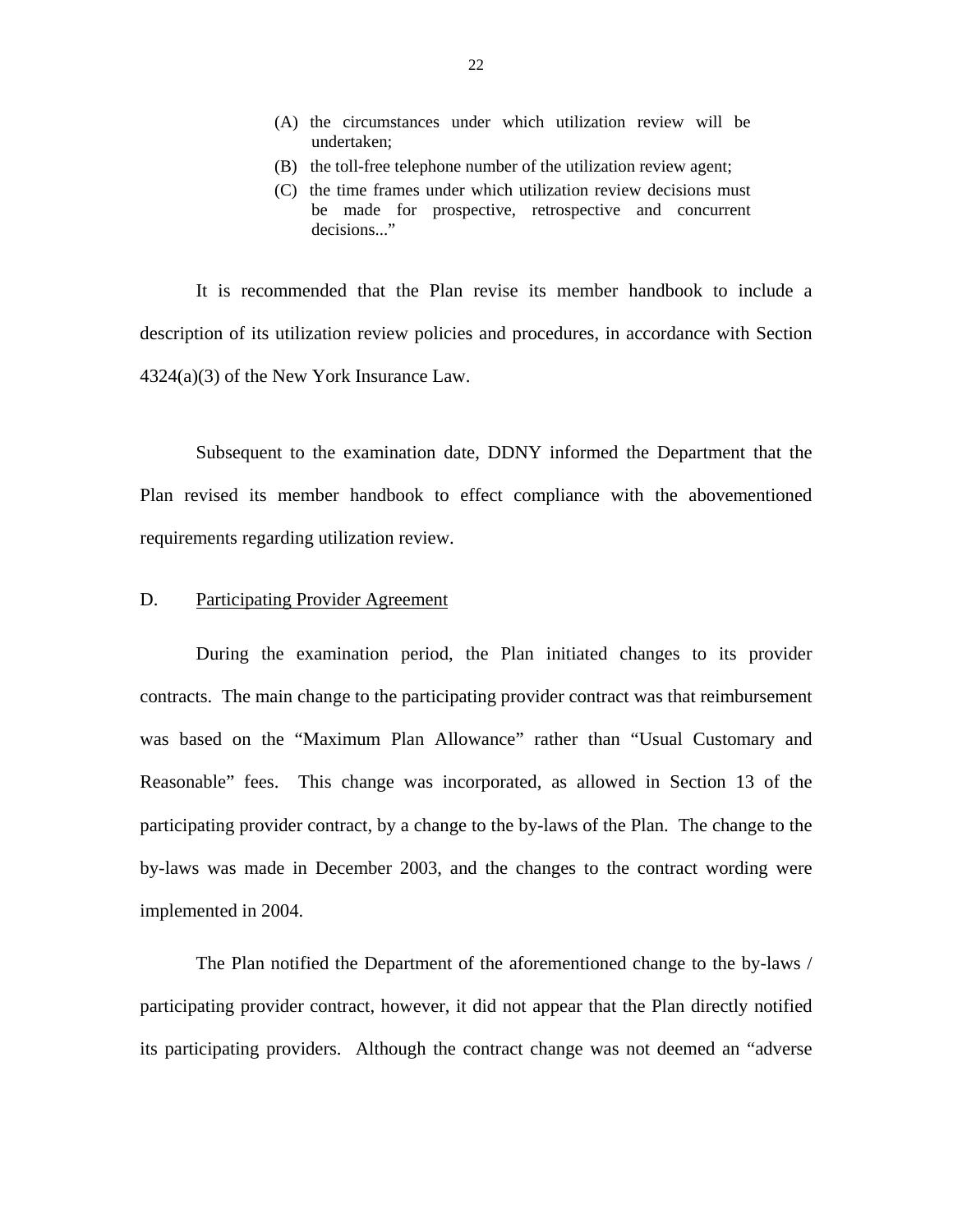<span id="page-24-0"></span>reimbursement change to a contract" and did not appear to be more than semantic in nature, the Plan should have notified its participating providers of the contract change.

It is recommended that the Plan notify its participating providers of any change to their contract in a timely manner. Further, consideration should be given as to whether the change in contract has any impact to the Plan's members and would therefore require additional notification to its subscribers.

Subsequent to the examination date, the Plan notified the Department that it implemented procedures to notify its participating providers of any material change to existing contracts.

#### E. New York State United Teachers

contracts, the excess amount is refunded to NYSUT (as additional administrative fees). The Plan maintains a relationship with New York State United Teachers (NYSUT), in which the Plan pays monies to NYSUT in return for its administration of certain dental contracts with various school districts. Under this agreement, the school groups pay a rate per eligible employee that is determined at the inception and renewal of the contract. A two percent administrative fee is also charged by NYSUT. At the end of a contract period, the Plan determines the experience on each contract. If the total of premiums received exceeds the total of claims paid, plus a fifteen percent administrative fee added to the calculated premium to compensate the Plan for its administration of the If the claims incurred plus the administrative fee exceeds the premiums received, the Plan absorbs the excess amount of claims incurred.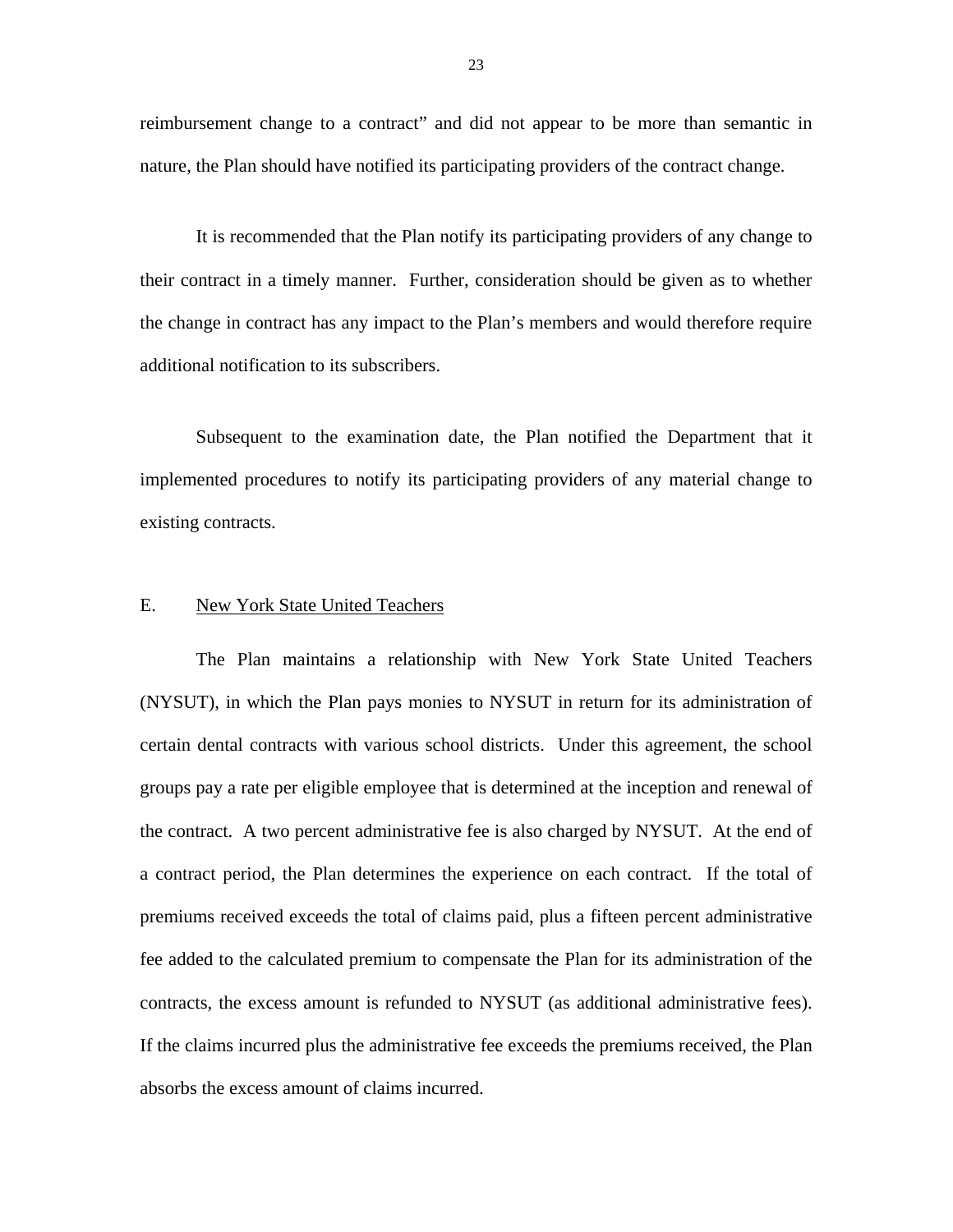As each policy year draws to a close, DDNY calculates new rates for the various school districts, utilizing the specific claims experience of each district. Once calculated, as noted above, DDNY adds its own fifteen percent administrative fee, and the twopercent NYSUT administration fee, which it calls a retention rate, to reflect its risk in the event the group's experience is higher than anticipated. As noted above, if the premiums received exceed the claims incurred plus the administrative fee, the excess amount is refunded to NYSUT.

The retention rate amounts to an improper subsidy between the insured groups and NYSUT, since it is not permitted under the approved experience-rated formula filed by the Plan. This is a violation of New York Insurance Law, Section 4308(b), which states in part the following:

> schedule of the premiums or, if appropriate, rating formula from which "No corporation subject to the provisions of this article shall enter into any contract unless and until it shall have filed with the superintendent a premiums are determined, to be paid under the contracts and shall have obtained the superintendent's approval thereof."

DDNY provides such final rates to NYSUT, which recommends adjustments to the calculated rates, increasing the rate in some districts and decreasing the rate in others. The net effect of the recommended changes is revenue neutral. The Plan maintains the changes are made in order to smooth out the increases or decreases in premium for the separate school districts. Since the contracts are directly between DDNY and the school districts, and not with the NYSUT, this is not permitted under the approved experiencerated formula and as such is also a violation of New York Insurance Law, Section 4308(b).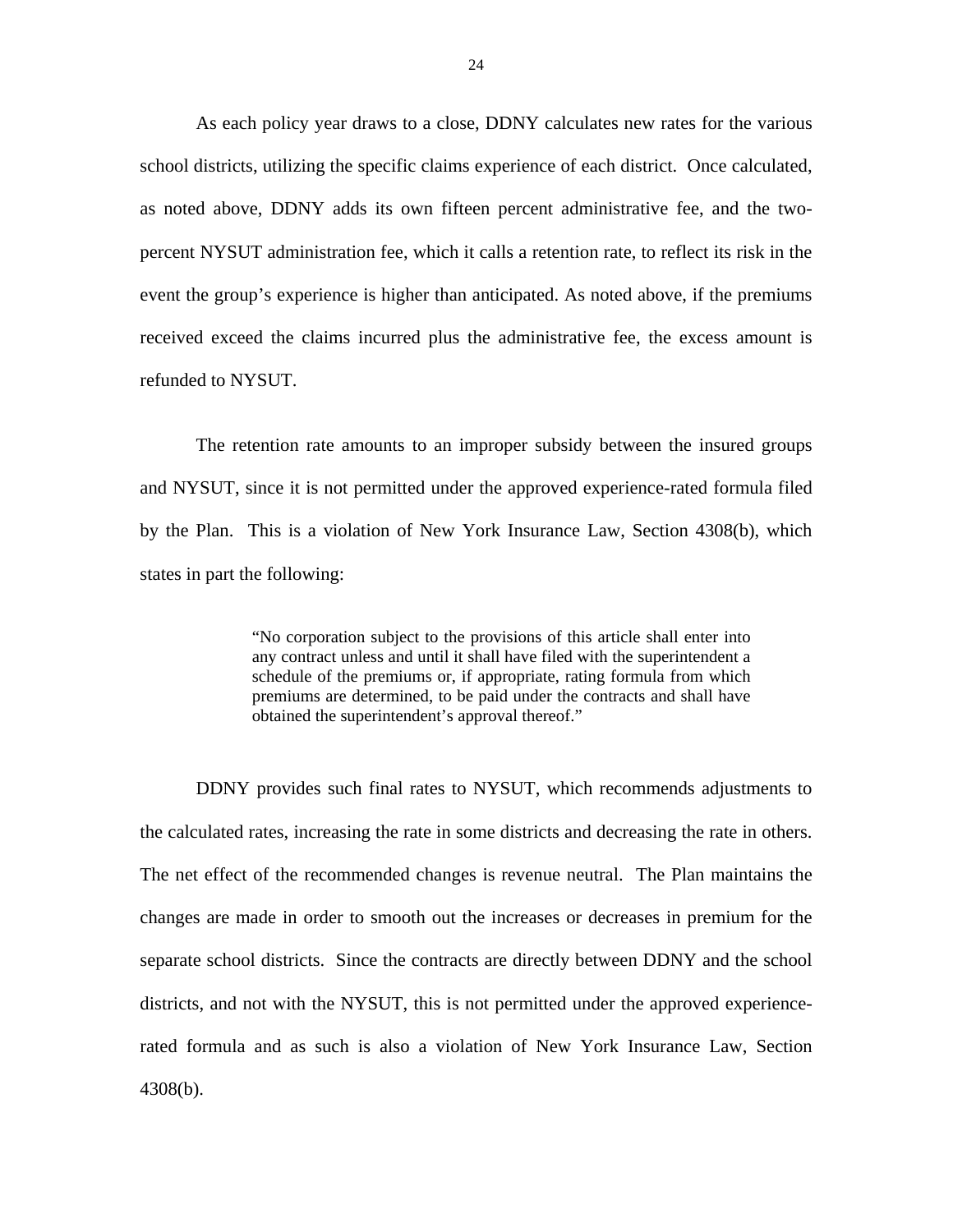It is recommended that DDNY comply with the requirements of Section 4308(b) of the New York Insurance Law by eliminating the retention rate added to the rates charged to applicable school groups.

It is recommended that DDNY comply with the requirements of Section 4308(b) of the New York Insurance Law by refraining from implementing the NYSUT's recommended rate changes for certain school districts, which are not included within the Plan's experience rating formula approved by the Department.

Subsequent to the examination date, the Plan indicated to the Department that it had taken steps to comply with the above recommendation.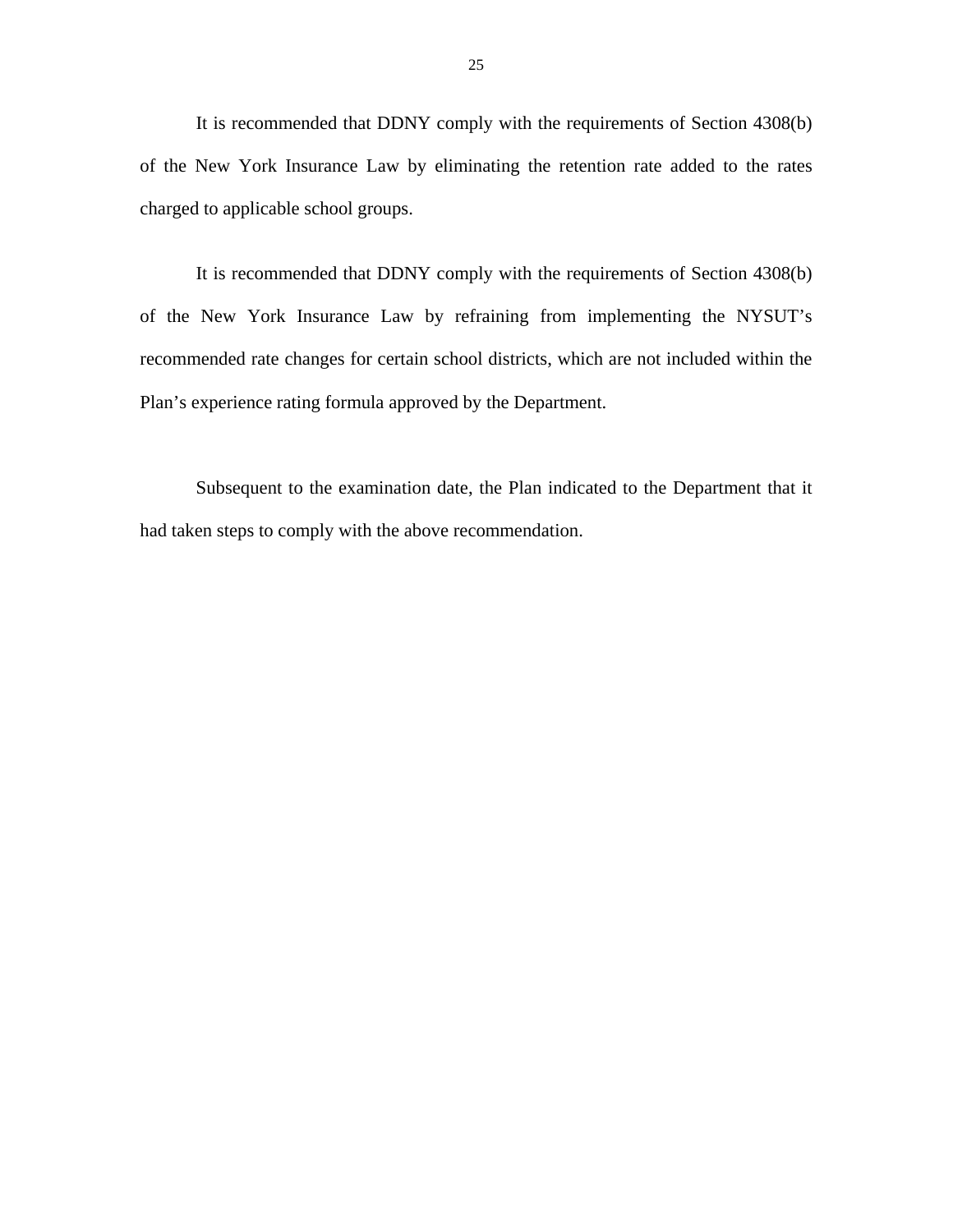#### 6**. COMPLIANCE WITH PRIOR REPORT ON EXAMINATION**

<span id="page-27-0"></span>There were twenty-seven (27) comments and recommendations from the prior report on examination as of December 31, 2002. The current status of these matters is as follows (page numbers refer to the prior report):

# **ITEM NO. PAGE NO.**

#### **Management and Controls**

1. Members of the board have a fiduciary responsibility and 5 must evince an ongoing interest in the affairs of the insurer. It is essential that board members attend meetings consistently and set forth their views on relevant matters so that appropriate decisions may be reached by the board. Individuals who fail to attend at least one-half of the regular meetings do not fulfill such criteria. Board members who are unable or unwilling to attend meetings consistently should resign or be replaced.

#### *The Plan has complied with this recommendation.*

2. It is recommended that the board comply with its by-laws 5 and maintain the proper number of dentist to non-dentist directors.

*The Plan has complied with this recommendation.* 

3. It is recommended that the Plan rewrite its General 7 Agency Agreement to reflect the responsibilities of all involved parties and submit that agreement to the Superintendent of Insurance for review.

*The Plan has complied with this recommendation.* 

4. It is recommended that the parties to the General Agency 7 Agreement review the agreement to ensure all relevant clauses are being enforced as written.

*The Plan has complied with this recommendation.*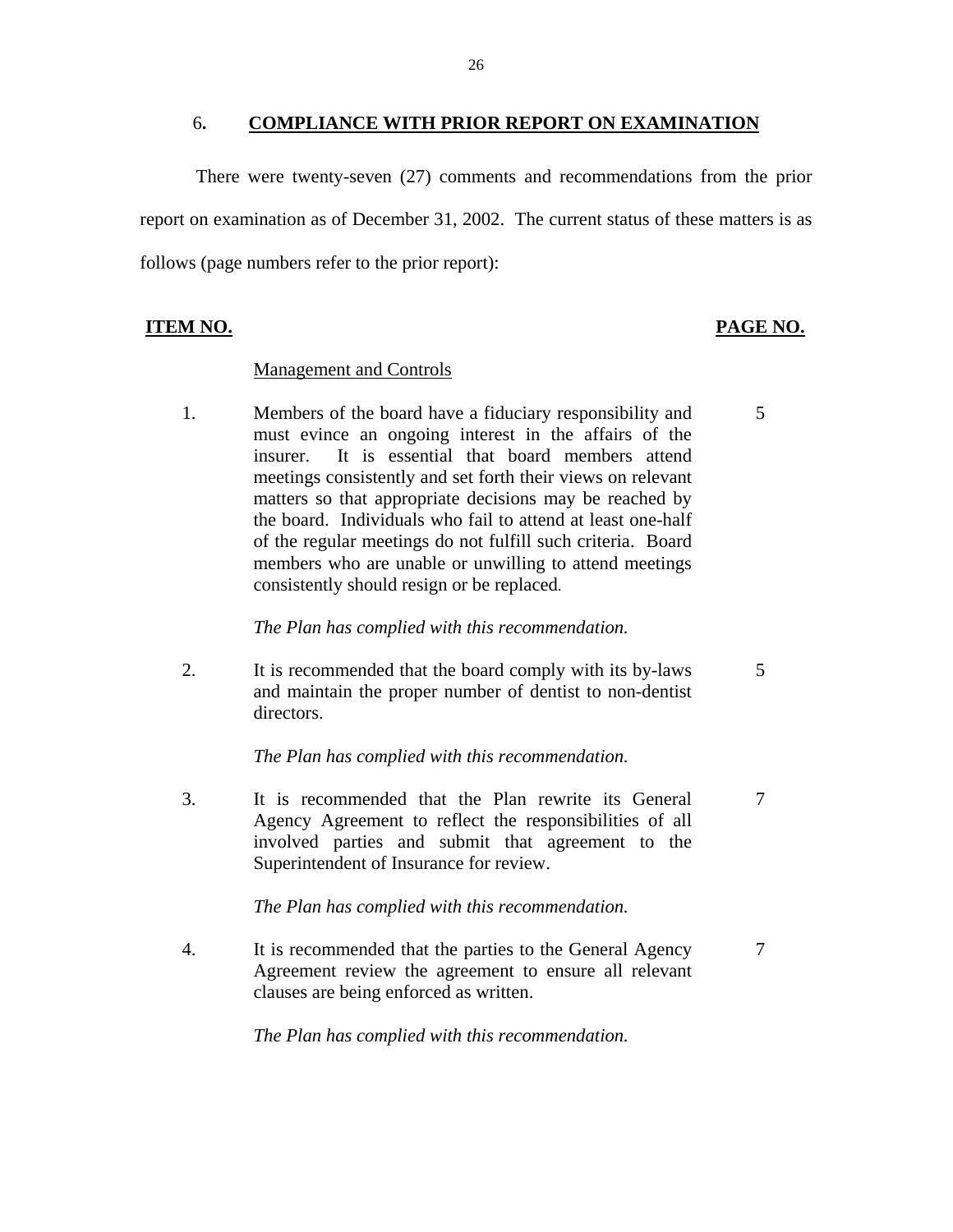5. It is recommended that the Plan submit its DeltaCare USA 7 Administration Agreement (DAA) to the Superintendent of Insurance for review.

27

#### *The Plan has complied with this recommendation.*

6. It is recommended that the Plan report income generated 8 from "leasing" its provider network to PaCa for NY residents who are enrolled through DeltaCare USA group contracts located outside of the State of New York as Risk Revenue in accordance with the NAIC Annual Statement Instructions.

#### *The Plan has complied with this recommendation.*

7. It is recommended that DDNY submit a revised Annual 8 Statement for 2002 and revised Quarterly Statements for 2003 that correctly report all risk revenue in the Statement of Revenue and Expenses and exclude all such revenue from premium income.

#### *The Plan has complied with this recommendation.*

8. It is recommended that the Plan include language required 11 by the Department within its reinsurance contracts or establish a penalty for unauthorized reinsurance as required by New York Insurance Law §1301(a)(14).

> It should be noted that unless the appropriate language is inserted into the agreements, the Plan must establish a liability for unauthorized reinsurance as described above.

*The Plan has complied with this recommendation.* 

9. It is recommended that the custodial agreement be 12 amended to include all of the covenants suggested by the Department.

> It is noted that, as of the examination date, that agreement had been amended to include all of the suggested covenants and was in the final stages of approval.

*The Plan has complied with this recommendation.* 

## **ITEM NO. PAGE NO. PAGE NO.**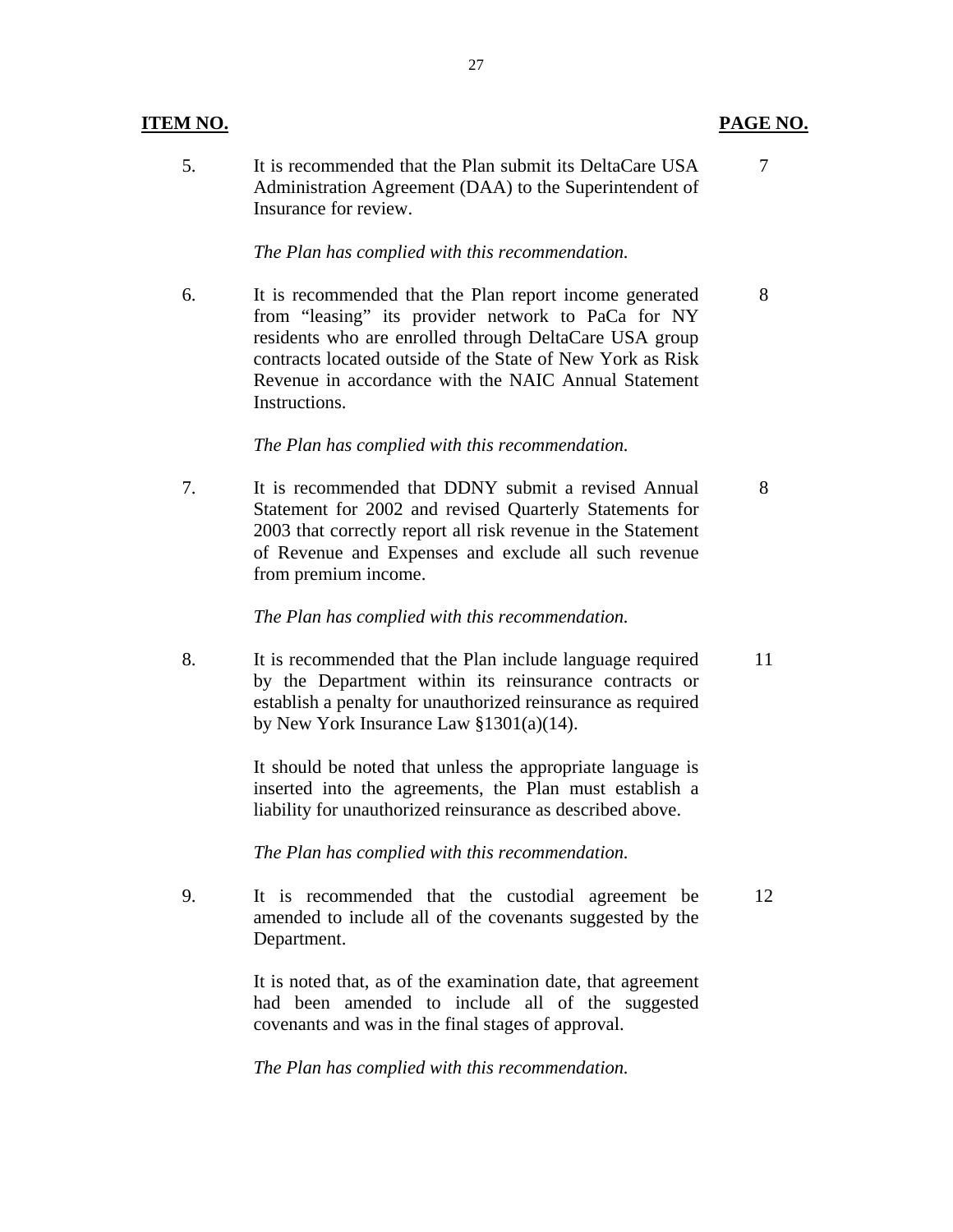| TEM NO. |                                                                                                                                                                                                                                                                                                                                                                  | PAGE NO. |
|---------|------------------------------------------------------------------------------------------------------------------------------------------------------------------------------------------------------------------------------------------------------------------------------------------------------------------------------------------------------------------|----------|
|         | <b>Premiums Due and Unpaid</b>                                                                                                                                                                                                                                                                                                                                   |          |
| 10.     | It is recommended that the Plan comply with SAP No. 61<br>and record its premium receivables net of reinsurance in its<br>financial statement.                                                                                                                                                                                                                   | 17       |
|         | The Plan has complied with this recommendation.                                                                                                                                                                                                                                                                                                                  |          |
|         | <b>Claims Processing</b>                                                                                                                                                                                                                                                                                                                                         |          |
| 11.     | It is recommended that the Plan comply with New York<br>Insurance Law $\S 3234(b)$ and specifically explain on its<br>EOBs why it has reduced procedures and payments from<br>those claimed.                                                                                                                                                                     | 22       |
|         | The Plan has complied with this recommendation.                                                                                                                                                                                                                                                                                                                  |          |
| 12.     | It is recommended that the Plan audit its processing<br>systems to ensure that amounts billed are properly entered<br>into the claim system.                                                                                                                                                                                                                     | 22       |
|         | The Plan has complied with this recommendation.                                                                                                                                                                                                                                                                                                                  |          |
| 13.     | It is recommended that the Plan fully explain its<br>contractual exclusions to its members and to its<br>participating providers.                                                                                                                                                                                                                                | 22       |
|         | The Plan has complied with this recommendation.                                                                                                                                                                                                                                                                                                                  |          |
|         | <b>Prompt Pay Law</b>                                                                                                                                                                                                                                                                                                                                            |          |
| 14.     | It is recommended that the Plan review all claims not paid<br>within 45 days to determine whether any applicable<br>interest is due and pay such interest.                                                                                                                                                                                                       | 24       |
|         | It is noted that, as of the examination date, the Plan has<br>undertaken such a review.                                                                                                                                                                                                                                                                          |          |
|         | The Plan has complied with this recommendation by<br>undertaking such a review, determining interest due and<br>paying the interest. Subsequently, it was determined that<br>the Plan needed to modify the dates used in its interest rate<br>calculation methodology. A recommendation similar to<br>that effect is included within this report on examination. |          |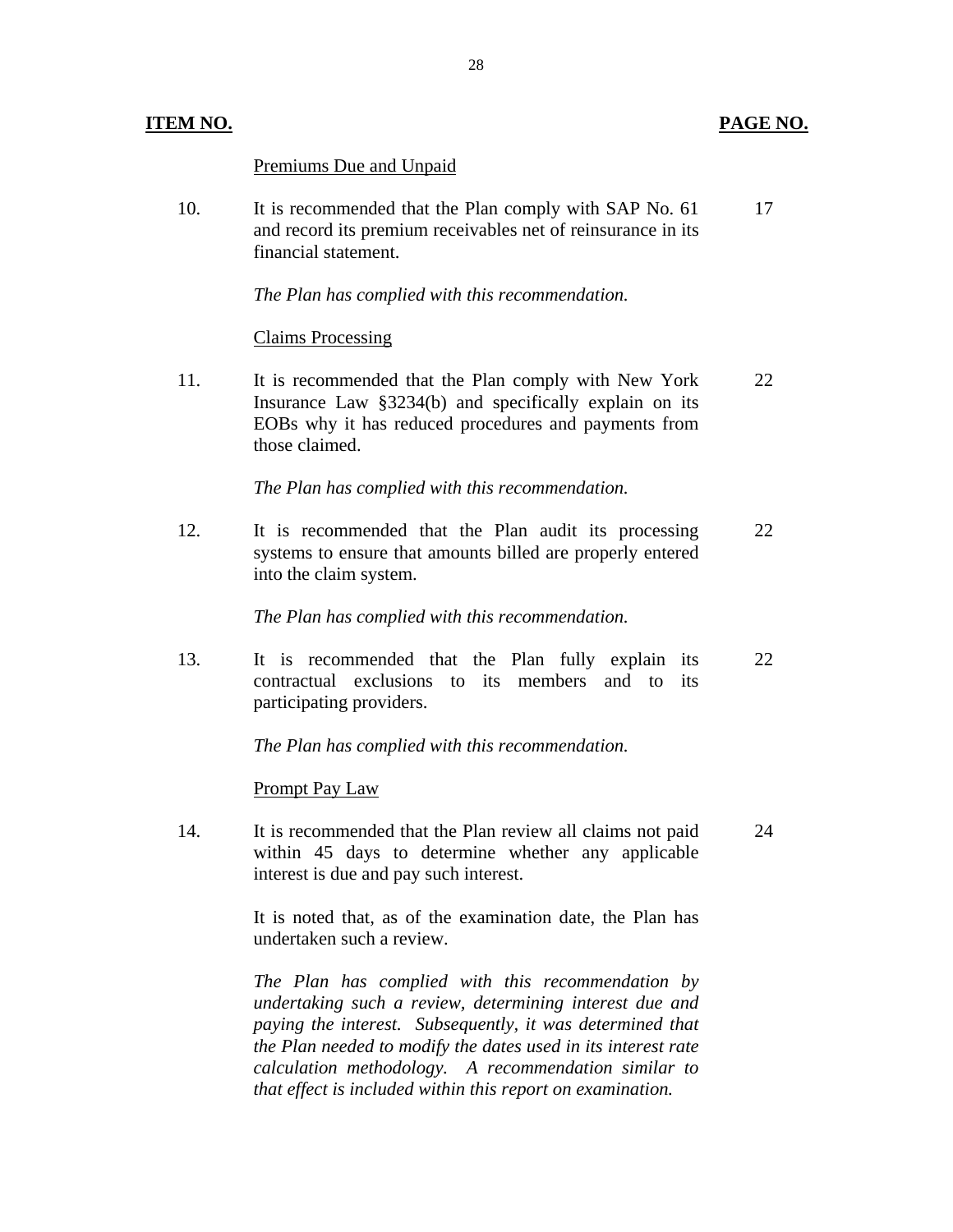## **ITEM NO. PAGE NO.**

Complaints/Grievances

15. It is recommended that the Plan comply with Part 25 216(4)(e) of New York Insurance Department Regulation 64 (11 NYCRR 216.4(e)) and maintain a log of all complaints and grievances received.

> It is noted that the Plan has agreed to comply with this recommendation.

*The Plan has complied with this recommendation.* 

#### Policy Forms

16. It is recommended that the Plan comply with New York 26 Insurance Law §4308(a) and issue only contracts that have been approved by the Superintendent of Insurance.

*The Plan has complied with this recommendation.* 

17. It is recommended that the benefit lists attached to group 26 contracts be rewritten to clarify the amount of reimbursement that will be made for palliative procedures.

*The Plan has complied with this recommendation.* 

Rating

18. It is recommended that DDNY comply with New York 27 Insurance Law §4308(b) and calculate rates utilizing only those factors noted in the filed rate formula.

*The Plan has complied with this recommendation.* 

<u>Contract Period – Non-Payment of Premium</u>

19. It is recommended that, in the event the Plan elects not to 28 terminate delinquent groups, even after the contractual grace period, the Plan accept the risk for such groups and process all claims within the time parameters required under New York Insurance Law 3224-a.

*The Plan has complied with this recommendation.*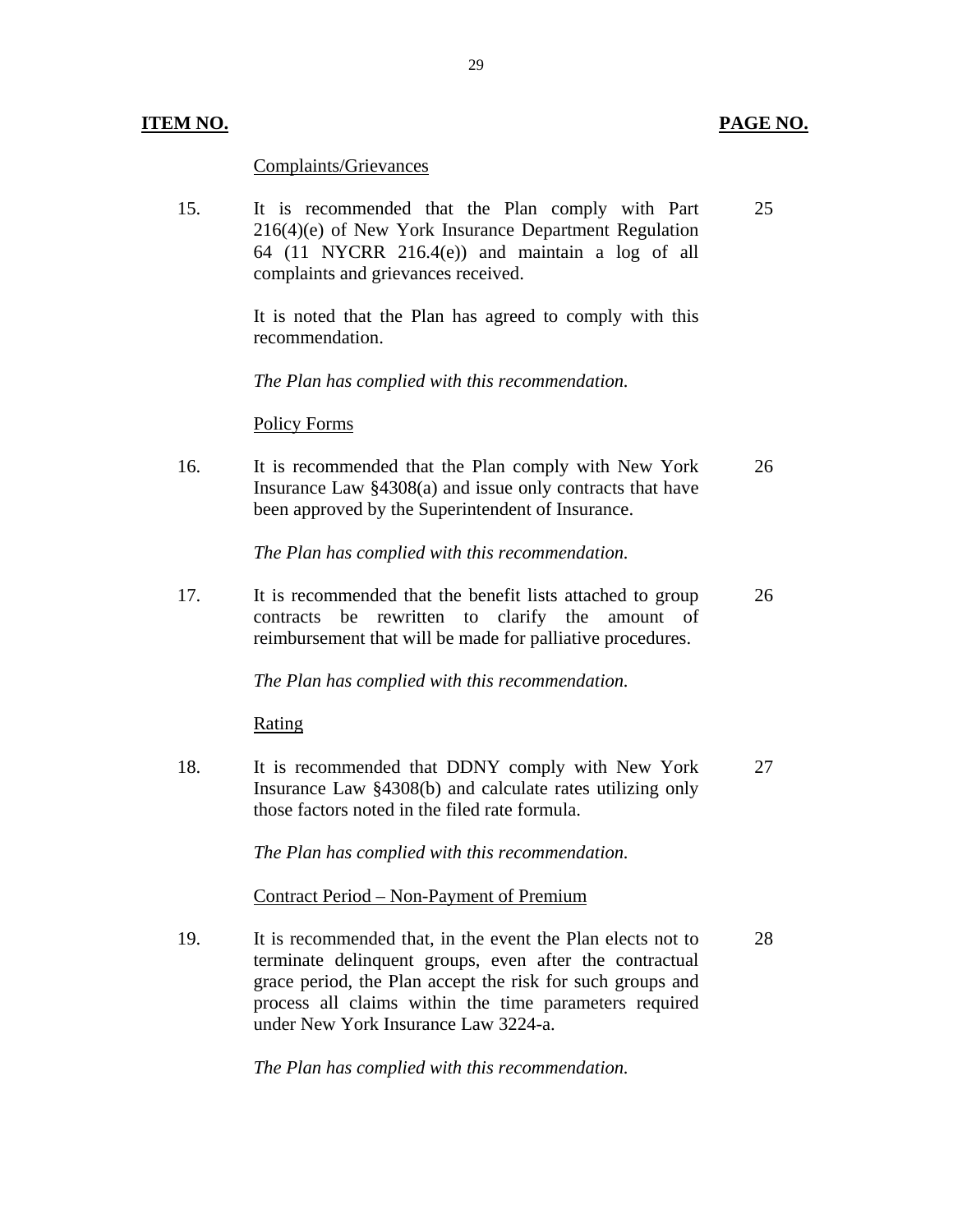| <b>ITEM NO.</b> |                                                                                                  | PAGE NO. |
|-----------------|--------------------------------------------------------------------------------------------------|----------|
| 20.             | It is recommended that the Plan take steps to actively<br>enforce its grace period requirements. | 28       |
|                 | The Plan has complied with this recommendation.                                                  |          |
|                 | <b>Participating Provider Agreement</b>                                                          |          |
| $^{\circ}$ 1    | It is recommended that the Dlan anguna the mathods by                                            | ററ       |

21. It is recommended that the Plan ensure the methods by which it establishes participating provider reimbursement amounts comply with the agreements with such providers. 29

> *The Plan has taken steps to comply with this recommendation. A similar recommendation is included within this report on examination.*

## **Explanation of Benefits Forms**

22. It is recommended that the Plan comply with New York Insurance Law §3234(b)(7) and include all requisite language on its EOB forms. 29

*The Plan has complied with this recommendation.* 

#### **Record Retention**

23. It is recommended that the Plan comply with Part 243.2(b)(4) of New York Regulation 152 (11 NYCRR  $243.2(b)(4)$  and maintain all claim records for six calendar years after all elements of the claim are resolved and the file is closed or until after the filing of the report on examination in which the claim file was subject to review, whichever is longer. 30

*The Plan has complied with this recommendation.* 

# **Fraud Prevention**

24. It is recommended that the Plan comply with New York Insurance Law §403(d) and place a fraud warning on all of its claim forms. 31

*The Plan has complied with this recommendation.* 

# **ITEM NO.**

**PAGE NO.**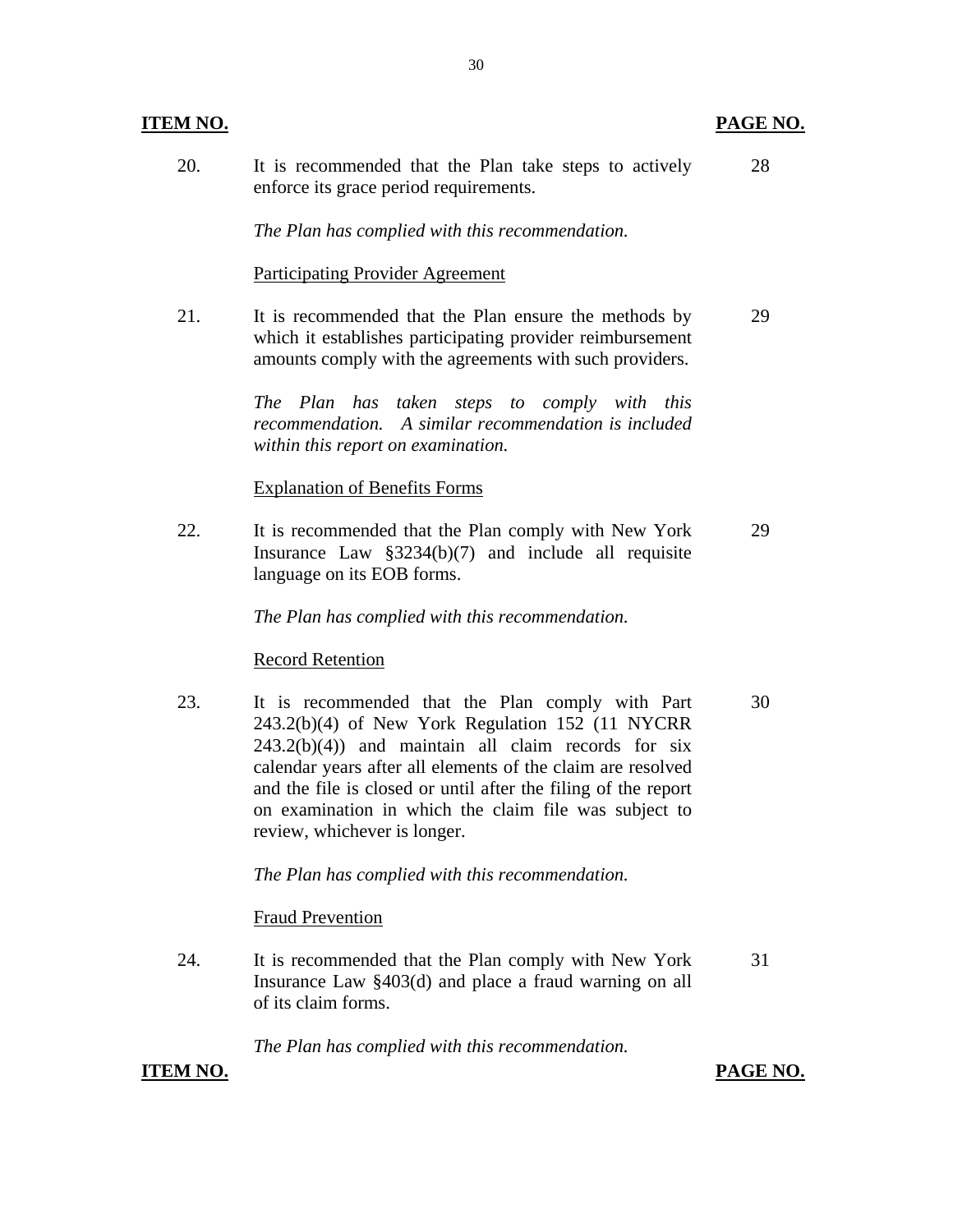New York State United Teachers

25. It is recommended that DDNY comply with New York Insurance Law §4308(b) and discontinue adding a retention rate to the rates charged to its school groups. 32

> *Although, the Plan has taken steps to comply with this recommendation. The Plan has not fully complied as of the examination date. A similar recommendation is included within this report on examination.*

26. It is recommended that DDNY comply with New York Insurance Law §4308(b) and take steps to prevent NYSUT from recommending changes to the rates from those calculated using the rate formula.

> *Although, the Plan has taken steps to comply with this recommendation. The Plan has not fully complied with this recommendation as of the examination date. A similar recommendation is included within this report on examination.*

#### **Third Party Administration Agreements**

27. It is recommended that the Plan implement a signed agreement outlining the administrative services that Wolfpack Insurance Services, Inc. is to provide on behalf of the Plan.

*The Plan has complied with this recommendation.* 

32

32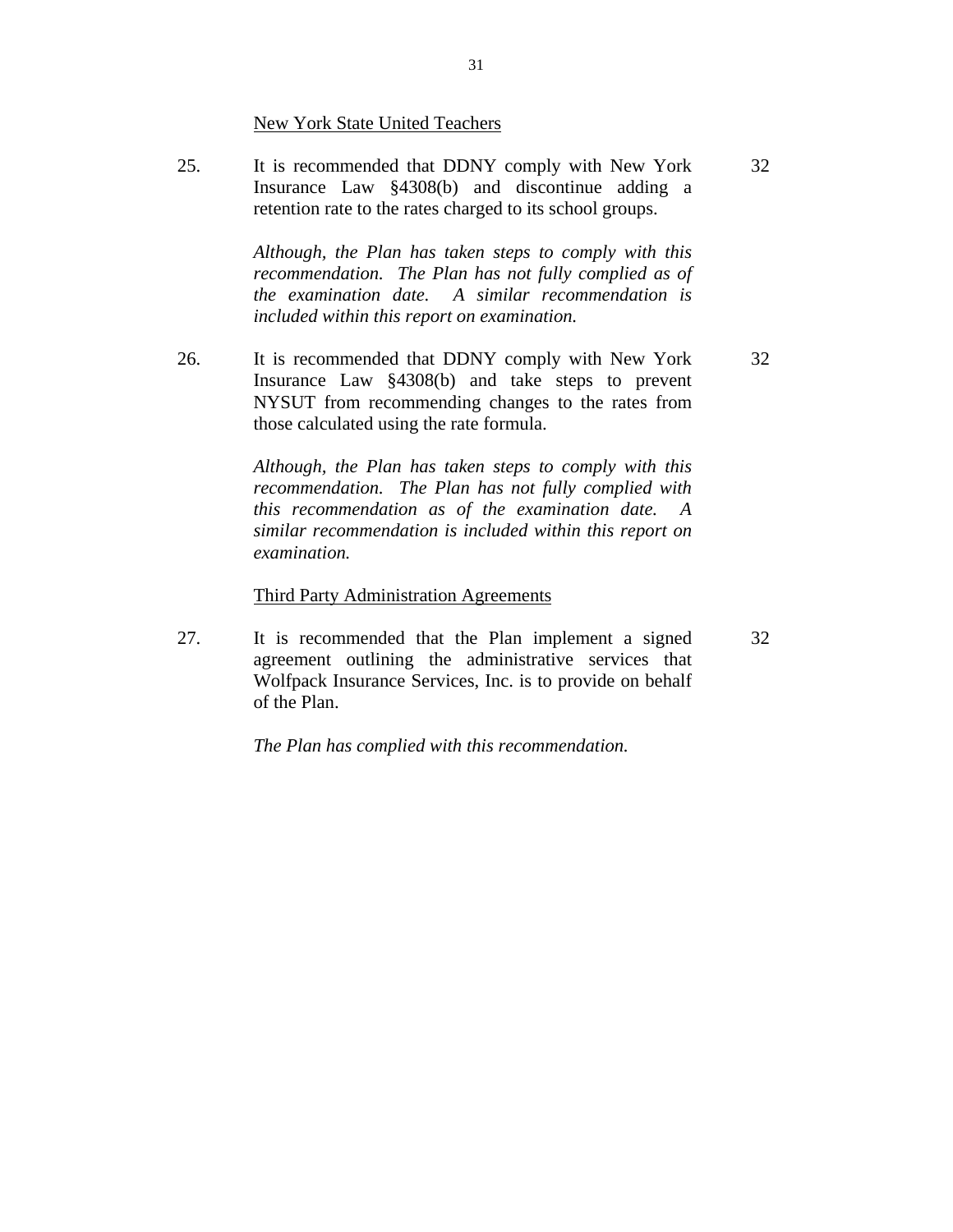# <span id="page-33-0"></span>**7. SUMMARY OF COMMENTS AND RECOMMENDATIONS**

# **ITEM**

### **PAGE NO.**

### **Prompt Pay Law**

- A. Prompt Pay Law<br>i. It is recommended that the Plan take steps to ensure 19 compliance with Section 3224-a(a) of the New York Insurance Law.
	- ii. It is recommended that the Plan change its interest calculation 19 to comply with the requirements of Section 3224-a(c) of the New York Insurance Law.
	- iii. It is recommended that the Plan take steps to improve the 19 supervision of its claims examiner trainees and ensure that claims are paid timely.

It is noted that subsequent to the examination, the Plan indicated that it had taken steps to ensure that adequate oversight would be provided to its claims examiner trainees.

iv. It is recommended that the Plan take steps to ensure 20 compliance with Section 3224-a(b) of the New York Insurance Law.

#### **Installment Claim Payments**

B. Installment Claim Payments<br>It is recommended that the Plan take steps to ensure 21 (subsequent installment) payments are paid when due.

> Subsequent to the examination date, the Plan installed a new system that will ensure that such claims are paid at their set dates.

#### **Utilization Review**

C. Utilization Review<br>It is recommended that the Plan revise its member handbook to 22 include a description of its utilization review policies and procedures, in accordance with Section 4324(a)(3) of the New York Insurance Law.

> Subsequent to the examination date, DDNY informed the Department that the Plan revised its member handbook to effect compliance with the abovementioned requirements regarding utilization review.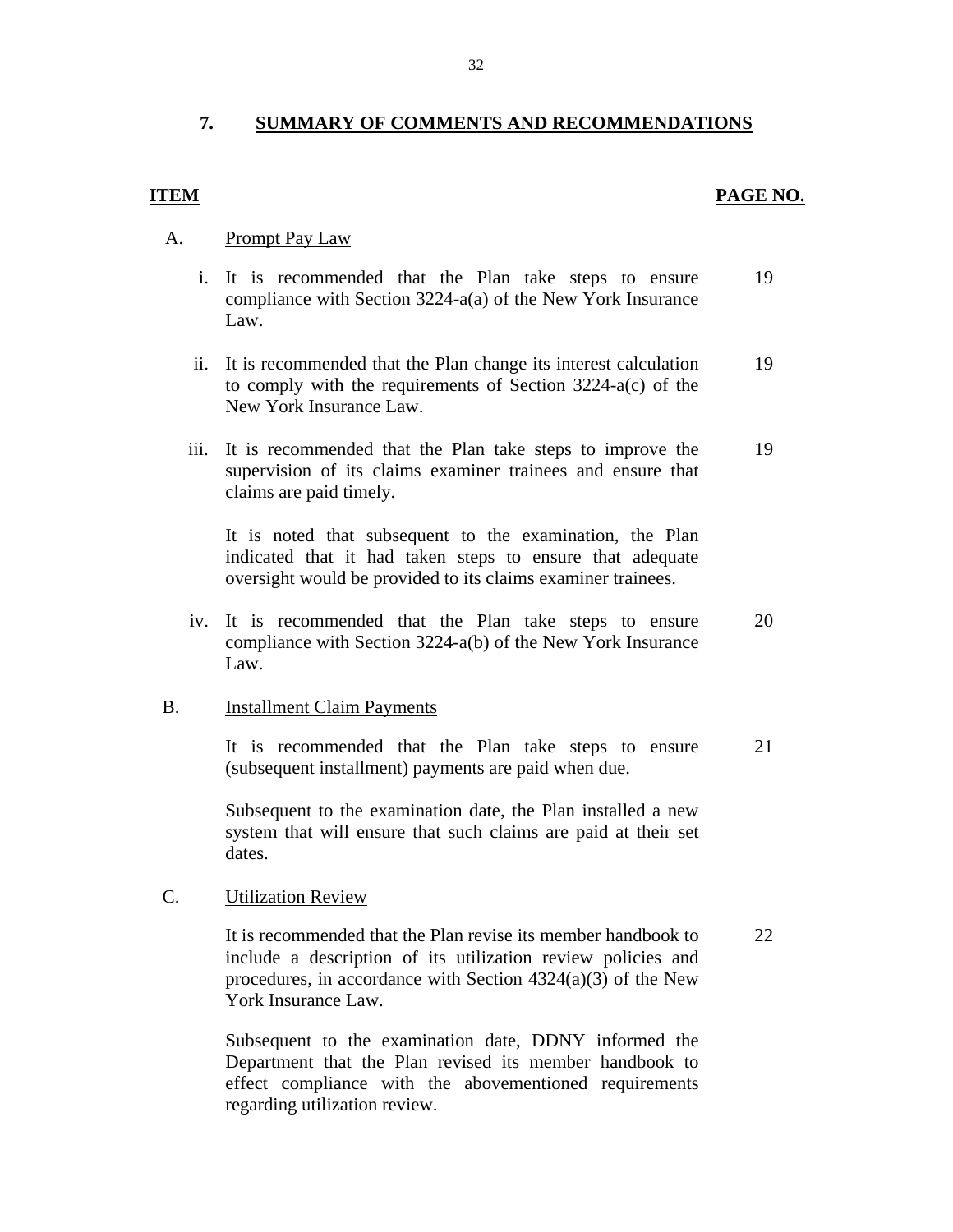# **ITEM**

### **Participating Provider Agreement**

D. Participating Provider Agreement<br>It is recommended that the Plan notify its participating providers of any change to their contract in a timely manner. Further, consideration should be given as to whether the change in contract has any impact to the Plan's members and would therefore require additional notification to its subscribers.

> Subsequent to the examination date, the Plan notified the Department that it implemented procedures to notify its participating providers of any material change to existing contracts.

#### New York State United Teachers E.

- New York State United Teachers<br>i. It is recommended that DDNY comply with the requirements of §4308(b) of the New York Insurance Law by eliminating the retention rate added to the rates charged to applicable school groups. 25
- ii. It is recommended that DDNY comply with the requirements of Section 4308(b) of the New York Insurance Law by refraining from implementing the NYSUT's recommended rate changes for certain school districts, which are not included within the Plan's experience rating formula approved by the Department.

Subsequent to the examination date, the Plan indicated to the Department that it had taken steps to comply with the above recommendation.

23

25